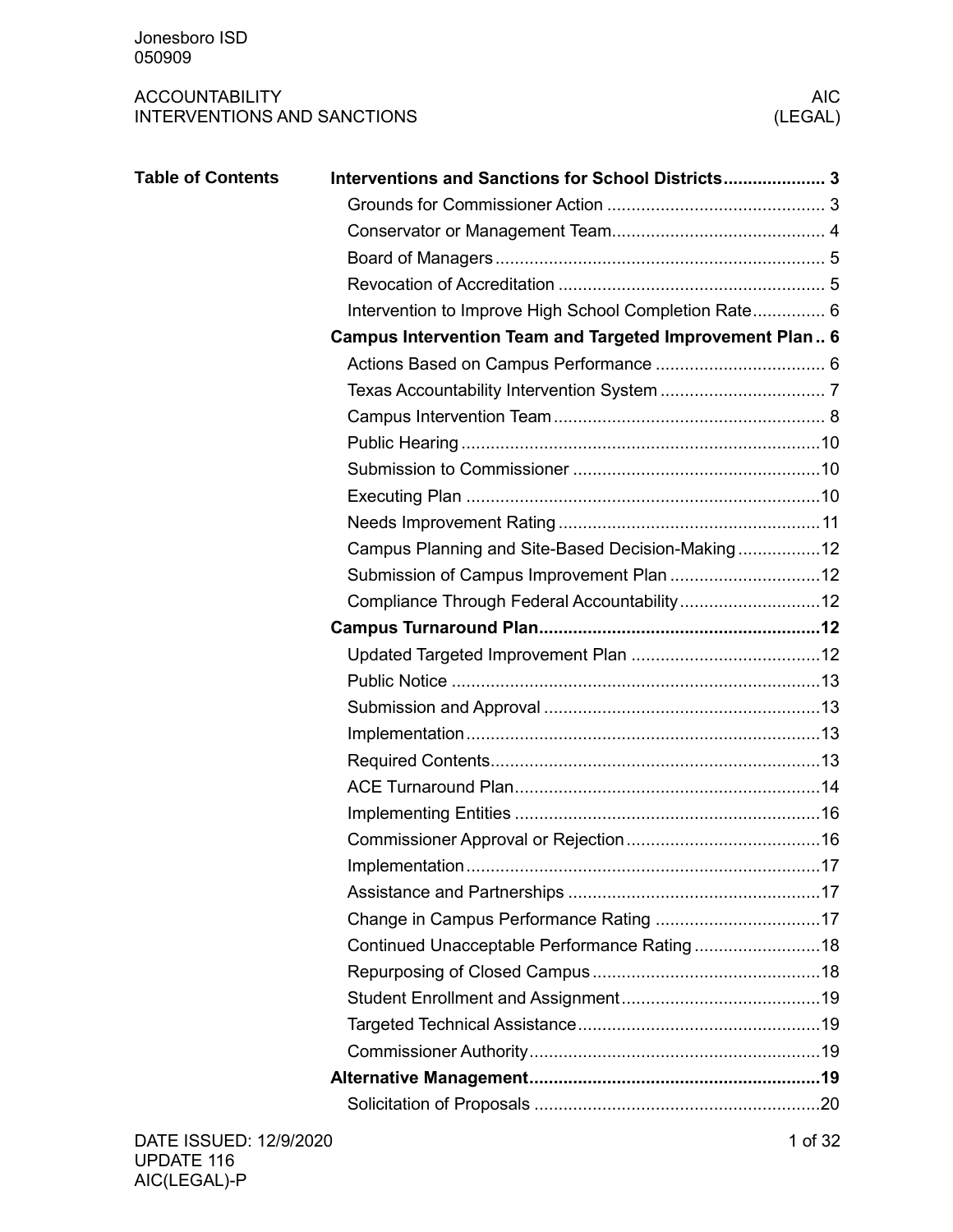| Replacement of Member of Board of Managers 24       |  |
|-----------------------------------------------------|--|
|                                                     |  |
|                                                     |  |
|                                                     |  |
|                                                     |  |
|                                                     |  |
|                                                     |  |
|                                                     |  |
|                                                     |  |
|                                                     |  |
|                                                     |  |
|                                                     |  |
|                                                     |  |
| Monitoring Reviews and On-Site Investigations29     |  |
|                                                     |  |
|                                                     |  |
| Transitional Interventions and Sanctions 30         |  |
| Special Program Performance: Intervention Stages 30 |  |
|                                                     |  |
|                                                     |  |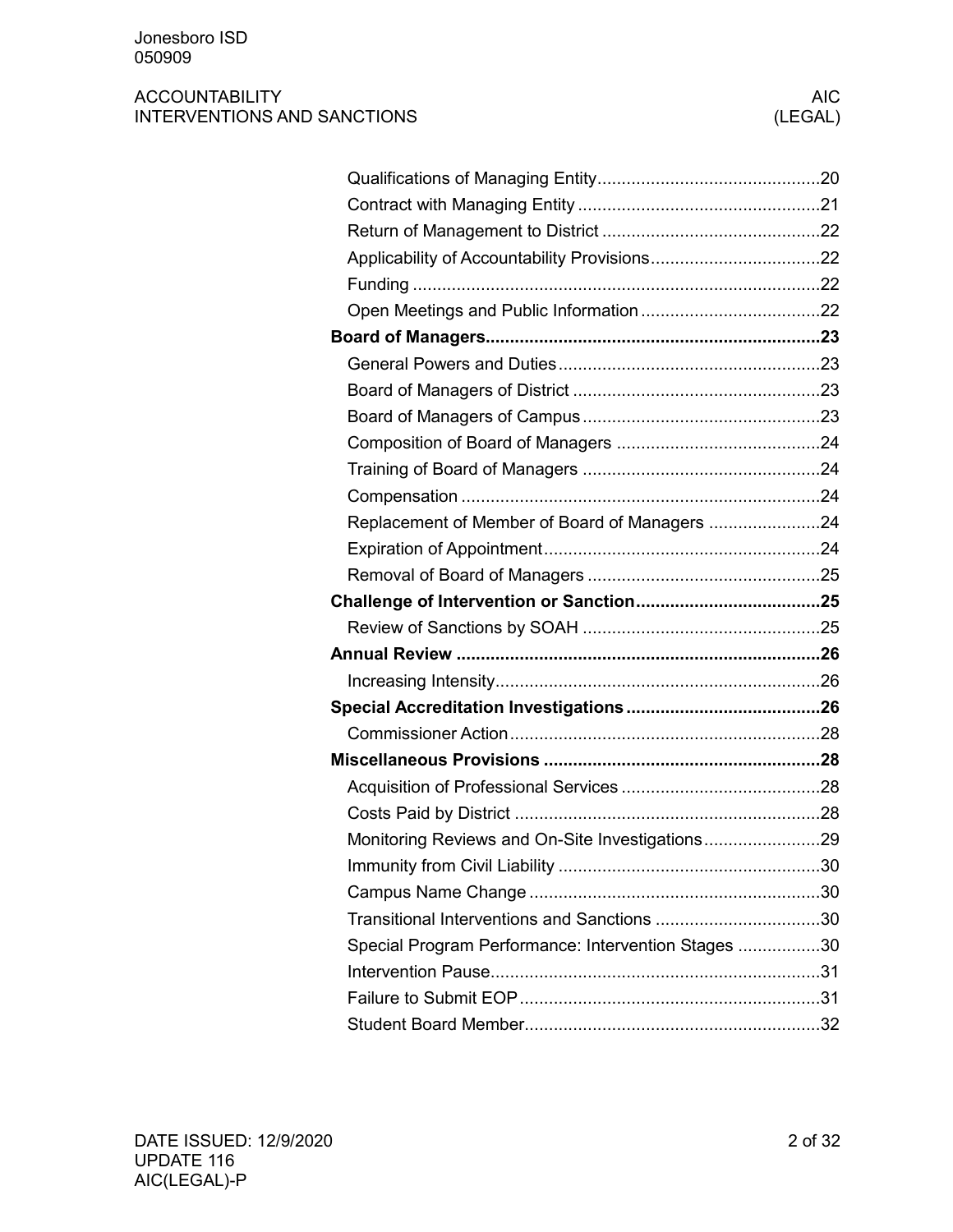<span id="page-2-1"></span><span id="page-2-0"></span>

| <b>Interventions and</b><br><b>Sanctions for School</b><br><b>Districts</b> |                                                                           | The commissioner of education shall take any of the actions au-<br>thorized by Education Code, Chapter 39A, Subchapter A, to the ex-<br>tent the commissioner determines necessary if:                                                                                       |                                                                                                                                                                                                                                                                                                                            |  |
|-----------------------------------------------------------------------------|---------------------------------------------------------------------------|------------------------------------------------------------------------------------------------------------------------------------------------------------------------------------------------------------------------------------------------------------------------------|----------------------------------------------------------------------------------------------------------------------------------------------------------------------------------------------------------------------------------------------------------------------------------------------------------------------------|--|
| Grounds for<br>Commissioner                                                 | 1.                                                                        |                                                                                                                                                                                                                                                                              | A district does not satisfy:                                                                                                                                                                                                                                                                                               |  |
| Action                                                                      |                                                                           | a.                                                                                                                                                                                                                                                                           | The accreditation criteria under Education Code 39.052<br>[see AIA];                                                                                                                                                                                                                                                       |  |
|                                                                             |                                                                           | b.                                                                                                                                                                                                                                                                           | The academic performance standards under Education<br>Code 39.053 or 39.054 [see AIA]; or                                                                                                                                                                                                                                  |  |
|                                                                             |                                                                           | c.                                                                                                                                                                                                                                                                           | Any financial accountability standard as determined by<br>commissioner rule [see CFA]; or                                                                                                                                                                                                                                  |  |
|                                                                             | 2.                                                                        |                                                                                                                                                                                                                                                                              | The commissioner considers the action to be appropriate on<br>the basis of a special accreditation investigation under Educa-<br>tion Code 39.057.                                                                                                                                                                         |  |
|                                                                             |                                                                           |                                                                                                                                                                                                                                                                              | Education Code 39A.001                                                                                                                                                                                                                                                                                                     |  |
| Authorized<br>Commissioner<br><b>Actions</b>                                | If a district is subject to commissioner action, the commissioner<br>may: |                                                                                                                                                                                                                                                                              |                                                                                                                                                                                                                                                                                                                            |  |
|                                                                             | 1.                                                                        |                                                                                                                                                                                                                                                                              | Issue public notice of the deficiency to the board;                                                                                                                                                                                                                                                                        |  |
|                                                                             | 2.                                                                        |                                                                                                                                                                                                                                                                              | Order a hearing to be conducted by the board to notify the<br>public of:                                                                                                                                                                                                                                                   |  |
|                                                                             |                                                                           | a.                                                                                                                                                                                                                                                                           | The insufficient performance;                                                                                                                                                                                                                                                                                              |  |
|                                                                             |                                                                           | b.                                                                                                                                                                                                                                                                           | The improvements in performance expected by the<br>Texas Education Agency (TEA); and                                                                                                                                                                                                                                       |  |
|                                                                             |                                                                           | c.                                                                                                                                                                                                                                                                           | The interventions and sanctions that may be imposed if<br>the performance does not improve;                                                                                                                                                                                                                                |  |
|                                                                             | 3.                                                                        |                                                                                                                                                                                                                                                                              | Order the preparation of a student achievement improvement<br>plan that addresses each academic achievement indicator un-<br>der Education Code 39.053(c) for which the district's perfor-<br>mance is insufficient, the submission of the plan to the com-<br>missioner for approval, and the implementation of the plan; |  |
|                                                                             | 4.                                                                        | Order a hearing to be held before the commissioner or the<br>commissioner's designee at which the president of the board<br>and the district's superintendent shall appear and explain the<br>district's low performance, lack of improvement, and plans for<br>improvement; |                                                                                                                                                                                                                                                                                                                            |  |
|                                                                             | 5.                                                                        |                                                                                                                                                                                                                                                                              | Arrange a monitoring review of the district;                                                                                                                                                                                                                                                                               |  |
|                                                                             | 6.                                                                        |                                                                                                                                                                                                                                                                              | Appoint a TEA monitor to participate in and report to TEA on<br>the activities of the board or superintendent;                                                                                                                                                                                                             |  |
| DATE ISSUED: 12/9/2020                                                      |                                                                           |                                                                                                                                                                                                                                                                              | 3 of 32                                                                                                                                                                                                                                                                                                                    |  |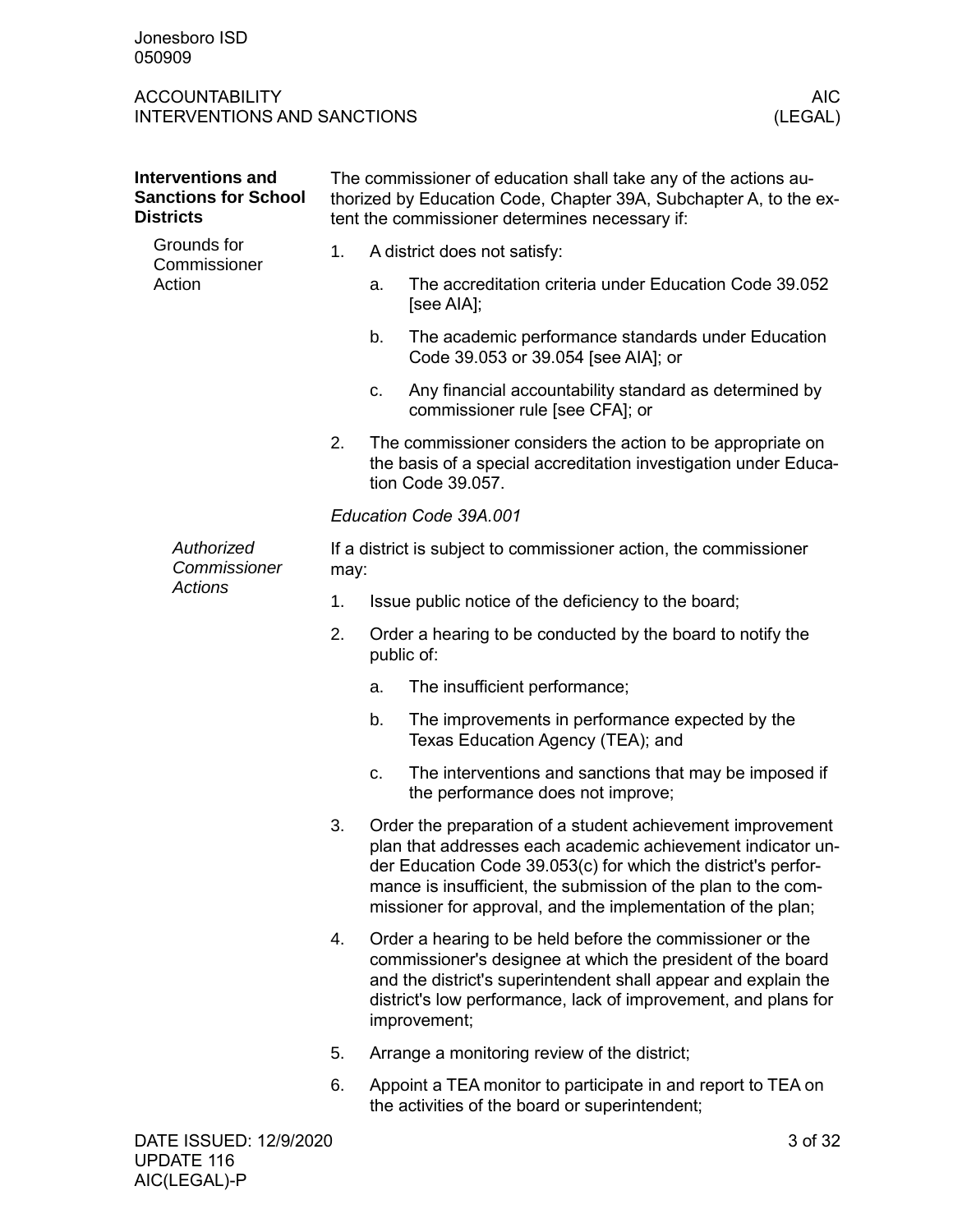#### ACCOUNTABILITY AIC ACCOUNTABILITY INTERVENTIONS AND SANCTIONS (LEGAL)

- 7. Appoint a conservator to oversee the operations of the district;
- 8. Appoint a management team to direct the operations of the district in areas of insufficient performance or require the district to obtain certain services under a contract with another person; or
- 9. Authorize the district to enter into a memorandum of understanding with an institution of higher education that provides for the assistance of the institution of higher education in improving the district's performance.

#### *Education Code 39A.002*

Regardless of whether the commissioner lowers a district's status or rating, the commissioner may take action under Education Code Chapters 39 and 39A or 19 Administrative Code 97.1057 if the commissioner determines that the action is necessary to improve any area of performance by the district or campus.

Subject to 19 Administrative Code 97.1057(h)–(k), once the commissioner takes action under 19 Administrative Code Subchapter EE (accreditation status, standards, and sanctions), the commissioner may impose on the district or campus any other sanction under Education Code Chapter 39 or 39A, or Subchapter EE, singly or in combination, to the extent the commissioner determines is reasonably required to achieve the purposes specified in 19 Administrative Code 97.1053.

*19 TAC 97.1057(c), (e)*

In making a determination to impose district and campus accreditation sanctions under 19 Administrative Code Chapter 97, Subchapter EE, the commissioner shall meet the requirements of 19 Administrative Code 97.1059. *19 TAC 97.1059*

<span id="page-3-0"></span>The commissioner shall clearly define the powers and duties of a conservator or management team appointed to oversee the operations of a district. Conservator or Management Team

> At least every 90 days, the commissioner shall review the need for the conservator or management team and shall remove the conservator or management team unless the commissioner determines that continued appointment is necessary for effective governance of the district or delivery of instructional services.

A conservator or management team, if directed by the commissioner, shall prepare a plan for the implementation of the appointment of a board of managers or the revocation of accreditation.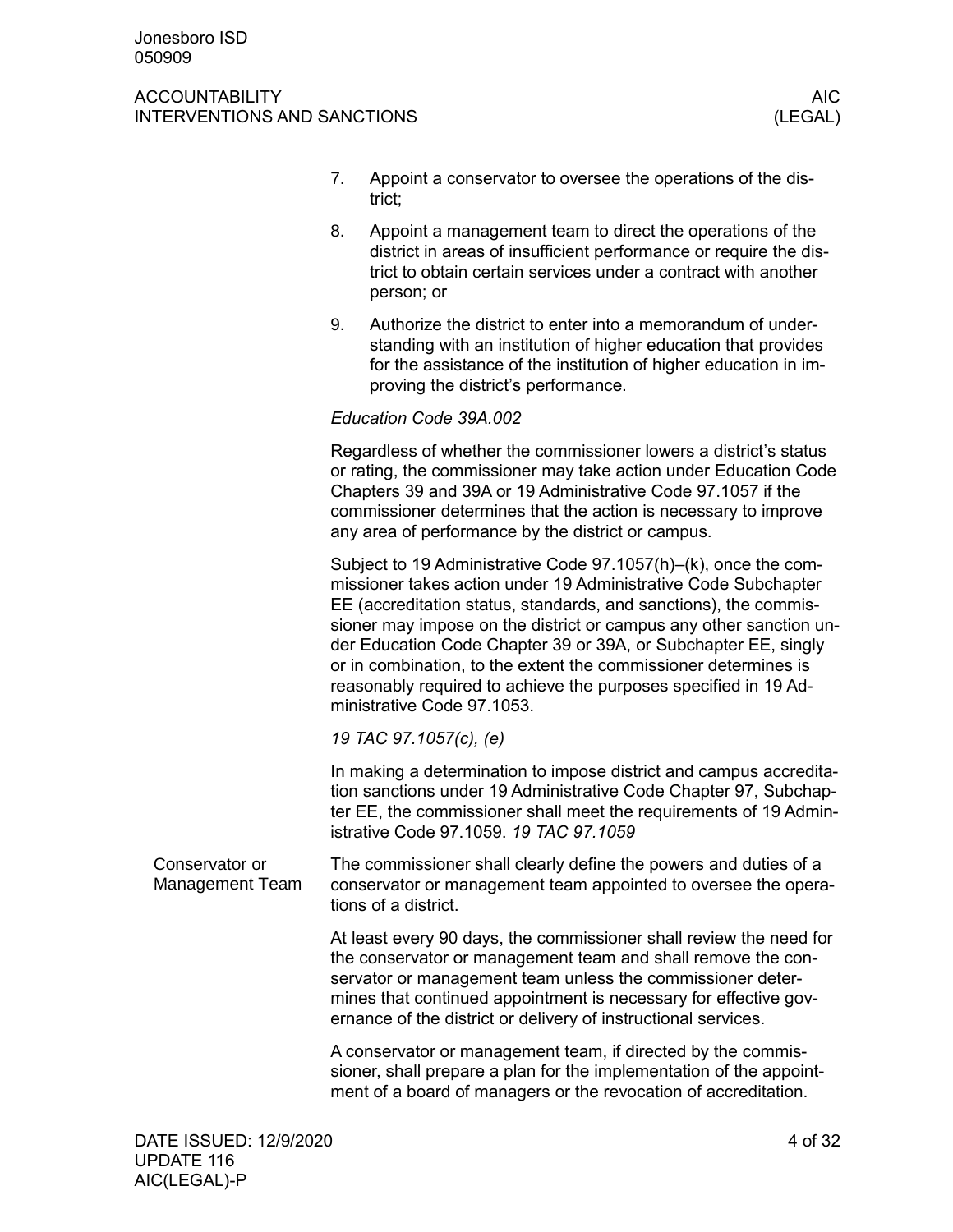#### ACCOUNTABILITY AIC ACCOUNTABILITY INTERVENTIONS AND SANCTIONS (LEGAL)

The conservator or management team may:

- 1. Direct an action to be taken by the principal of a campus, the superintendent of the district, or the board; and
- 2. Approve or disapprove any action of the principal of a campus, the superintendent of the district, or the board.

The conservator or management team may not:

- 1. Take any action concerning a district election, including ordering or canceling an election or altering the date of or the polling places for an election;
- 2. Change the number of or method of selecting the board;
- 3. Set a tax rate for the district; and
- 4. Adopt a budget for the district that provides for spending a different amount, exclusive of required debt service, from that previously adopted by the board.

#### *Education Code 39A.003*

Regardless of whether a district has satisfied the accreditation criteria, if for two consecutive school years, including the current school year, a district has had a conservator or management team assigned, the commissioner may appoint a board of managers, a majority of whom must be residents of the district, to exercise the powers and duties of the board of trustees. For purposes of this subsection, a school year begins on the first day of instruction and includes any portion of the school year. *19 TAC 97.1057(d); Education Code 39A.006(b)*

- <span id="page-4-0"></span>The commissioner may appoint a board of managers to exercise the powers and duties of a district's board if the district is subject to commissioner action and: Board of Managers
	- 1. Has a current accreditation status of accredited-warned or accredited-probation;
	- 2. Fails to satisfy any standard under Education Code 39.054(e); or
	- 3. Fails to satisfy financial accountability standards as determined by commissioner rule.

#### *Education Code 39A.004*

<span id="page-4-1"></span>The commissioner may revoke the accreditation of a district if the district is subject to commissioner action, and for two consecutive school years, including the current school year, the district has: Revocation of **Accreditation**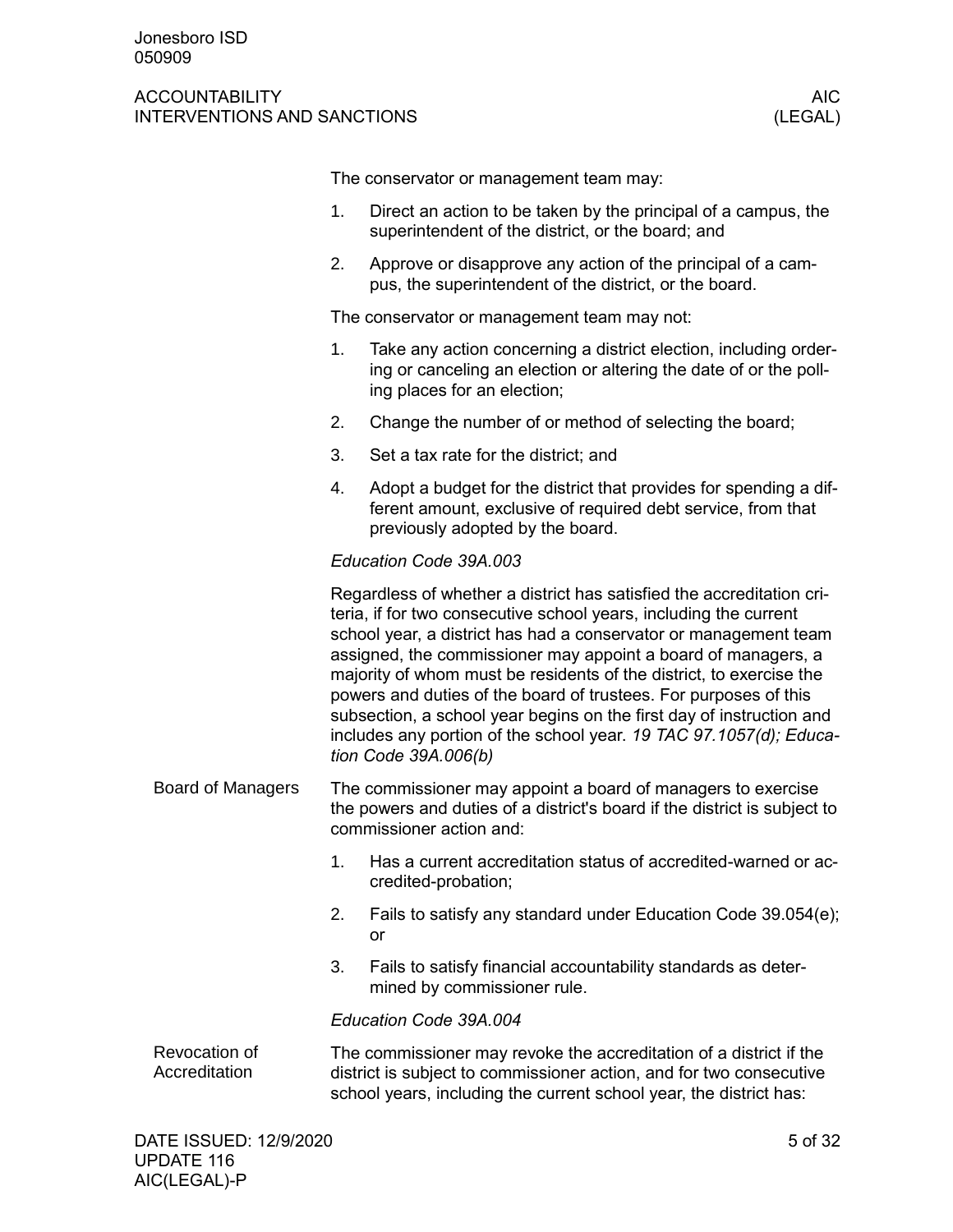<span id="page-5-2"></span><span id="page-5-1"></span><span id="page-5-0"></span>

|                                                                                                                 | 1.                                                                                                                | Received an accreditation status of accredited-warned or ac-<br>credited-probation;                                                                                                                                                                                                                               |  |  |  |  |
|-----------------------------------------------------------------------------------------------------------------|-------------------------------------------------------------------------------------------------------------------|-------------------------------------------------------------------------------------------------------------------------------------------------------------------------------------------------------------------------------------------------------------------------------------------------------------------|--|--|--|--|
|                                                                                                                 | 2.                                                                                                                | Failed to satisfy any standard under Education Code<br>39.054(e); or                                                                                                                                                                                                                                              |  |  |  |  |
|                                                                                                                 | 3.                                                                                                                | Failed to satisfy financial accountability standards as deter-<br>mined by commissioner rule.                                                                                                                                                                                                                     |  |  |  |  |
|                                                                                                                 | In addition to revoking a district's accreditation, the commissioner<br>may:                                      |                                                                                                                                                                                                                                                                                                                   |  |  |  |  |
|                                                                                                                 | 1.                                                                                                                | Order closure of the district and annex the district to one or<br>more adjoining districts under Education Code 13.054; or                                                                                                                                                                                        |  |  |  |  |
|                                                                                                                 | 2.                                                                                                                | In the case of a home-rule school district, order closure of all<br>programs operated under the district's charter.                                                                                                                                                                                               |  |  |  |  |
|                                                                                                                 |                                                                                                                   | Education Code 39A.005                                                                                                                                                                                                                                                                                            |  |  |  |  |
| Intervention to<br>Improve High<br><b>School Completion</b><br>Rate                                             |                                                                                                                   | If a district is subject to commissioner action and the district has<br>failed to satisfy any standard under Education Code 39.054(e) be-<br>cause of the district's dropout rates, the commissioner may impose<br>sanctions against a district designed to improve high school com-<br>pletion rates, including: |  |  |  |  |
|                                                                                                                 | 1.                                                                                                                | Ordering the development of a dropout prevention plan for ap-<br>proval by the commissioner;                                                                                                                                                                                                                      |  |  |  |  |
|                                                                                                                 | 2.                                                                                                                | Restructuring the district or appropriate campuses to improve<br>identification of and service to students who are at risk of<br>dropping out of school, as defined by Education Code 29.081;                                                                                                                     |  |  |  |  |
|                                                                                                                 | 3.                                                                                                                | Ordering lower student-to-counselor ratios on campuses with<br>high dropout rates; and                                                                                                                                                                                                                            |  |  |  |  |
|                                                                                                                 | 4.                                                                                                                | Ordering the use of any other intervention strategy effective in<br>reducing dropout rates, including mentor programs and flexi-<br>ble class scheduling.                                                                                                                                                         |  |  |  |  |
|                                                                                                                 | Education Code 39A.007                                                                                            |                                                                                                                                                                                                                                                                                                                   |  |  |  |  |
| <b>Campus Intervention</b><br><b>Team and Targeted</b><br><b>Improvement Plan</b><br>Actions Based on<br>Campus | If the performance of a campus is below any standard under Edu-<br>cation Code 39.054(e), the commissioner shall: |                                                                                                                                                                                                                                                                                                                   |  |  |  |  |
|                                                                                                                 | 1.                                                                                                                | Take actions, to the extent the commissioner determines nec-<br>essary, as provided by Education Code, Chapter 39A; and                                                                                                                                                                                           |  |  |  |  |
| Performance                                                                                                     | 2.                                                                                                                | Assign a campus intervention team.                                                                                                                                                                                                                                                                                |  |  |  |  |
|                                                                                                                 |                                                                                                                   | To the extent the commissioner determines necessary, the com-<br>missioner may:                                                                                                                                                                                                                                   |  |  |  |  |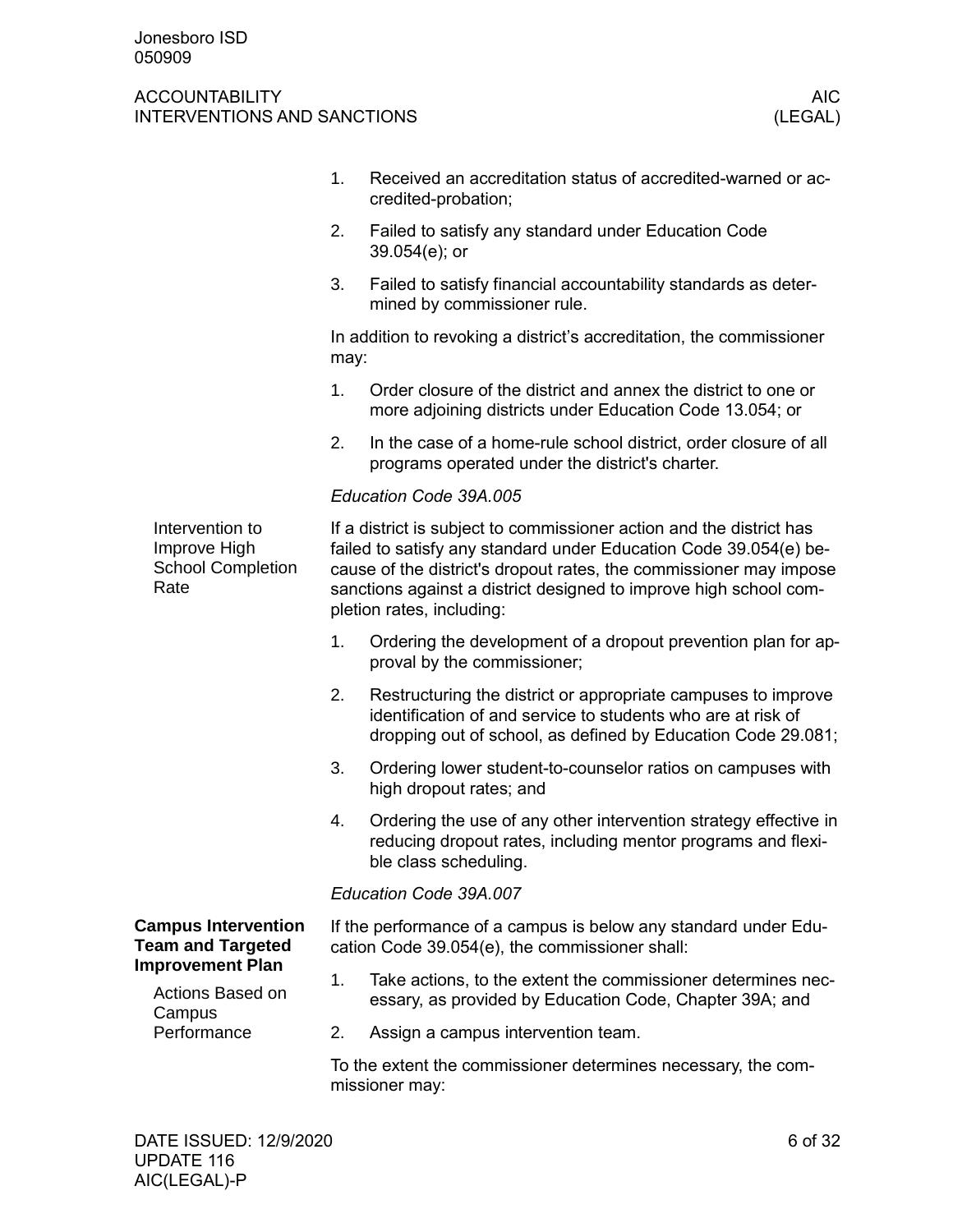<span id="page-6-0"></span>

|                                                       | 1.                                                                                                                                                                                                                                                                                                                                                                                                                                                                                                                                             | Order a hearing to be held before the commissioner or the<br>commissioner's designee at which the president of the board,<br>the superintendent, and the campus principal shall appear<br>and explain the campus's low performance, lack of improve-<br>ment, and plans for improvement; or |  |  |  |
|-------------------------------------------------------|------------------------------------------------------------------------------------------------------------------------------------------------------------------------------------------------------------------------------------------------------------------------------------------------------------------------------------------------------------------------------------------------------------------------------------------------------------------------------------------------------------------------------------------------|---------------------------------------------------------------------------------------------------------------------------------------------------------------------------------------------------------------------------------------------------------------------------------------------|--|--|--|
|                                                       | 2.                                                                                                                                                                                                                                                                                                                                                                                                                                                                                                                                             | Establish a school community partnership team composed of<br>members of the campus-level planning and decision-making<br>committee and additional community representatives as de-<br>termined appropriate by the commissioner.                                                             |  |  |  |
|                                                       |                                                                                                                                                                                                                                                                                                                                                                                                                                                                                                                                                | Education Code 39A.051                                                                                                                                                                                                                                                                      |  |  |  |
| Texas<br>Accountability<br><b>Intervention System</b> | If a campus's performance is below any standard under Education<br>Code 39.054(e), the campus shall engage in interventions as de-<br>scribed by TEA. The commissioner shall assign members to a<br>campus intervention team as outlined in 19 Administrative Code<br>97.1063 and Education Code 39A.052. The campus shall establish<br>a campus leadership team (CLT) that includes the campus princi-<br>pal and other campus leaders responsible for the development, im-<br>plementation, and monitoring of the targeted improvement plan. |                                                                                                                                                                                                                                                                                             |  |  |  |
|                                                       |                                                                                                                                                                                                                                                                                                                                                                                                                                                                                                                                                | If a campus is assigned an unacceptable rating under Education<br>Code 39.054(e):                                                                                                                                                                                                           |  |  |  |
|                                                       | 1.                                                                                                                                                                                                                                                                                                                                                                                                                                                                                                                                             | For a second consecutive year, the campus must engage in<br>the processes outlined in this provision, and the campus must<br>develop a campus turnaround plan to be approved by the<br>commissioner.                                                                                        |  |  |  |
|                                                       | 2.                                                                                                                                                                                                                                                                                                                                                                                                                                                                                                                                             | For a third or fourth consecutive year, the campus must en-<br>gage in the processes outlined in this provision, and the cam-<br>pus must implement the commissioner-approved campus<br>turnaround plan as described in 19 Administrative Code<br>97.1064.                                  |  |  |  |
|                                                       | 3.                                                                                                                                                                                                                                                                                                                                                                                                                                                                                                                                             | For a fifth consecutive year, the commissioner shall order the<br>appointment of a board of managers to govern the district or<br>the closure of the campus.                                                                                                                                |  |  |  |
|                                                       |                                                                                                                                                                                                                                                                                                                                                                                                                                                                                                                                                | Based on a campus's progress toward improvement, the commis-<br>sioner may order a hearing if a campus's performance is below any<br>standard under Education Code 39.054(e).                                                                                                               |  |  |  |
|                                                       |                                                                                                                                                                                                                                                                                                                                                                                                                                                                                                                                                | Interventions and sanctions listed under this provision begin upon<br>release of preliminary ratings and may be adjusted based on final<br>accountability ratings.                                                                                                                          |  |  |  |
|                                                       |                                                                                                                                                                                                                                                                                                                                                                                                                                                                                                                                                | 19 TAC 97.1061(a)-(c), (e)-(i)                                                                                                                                                                                                                                                              |  |  |  |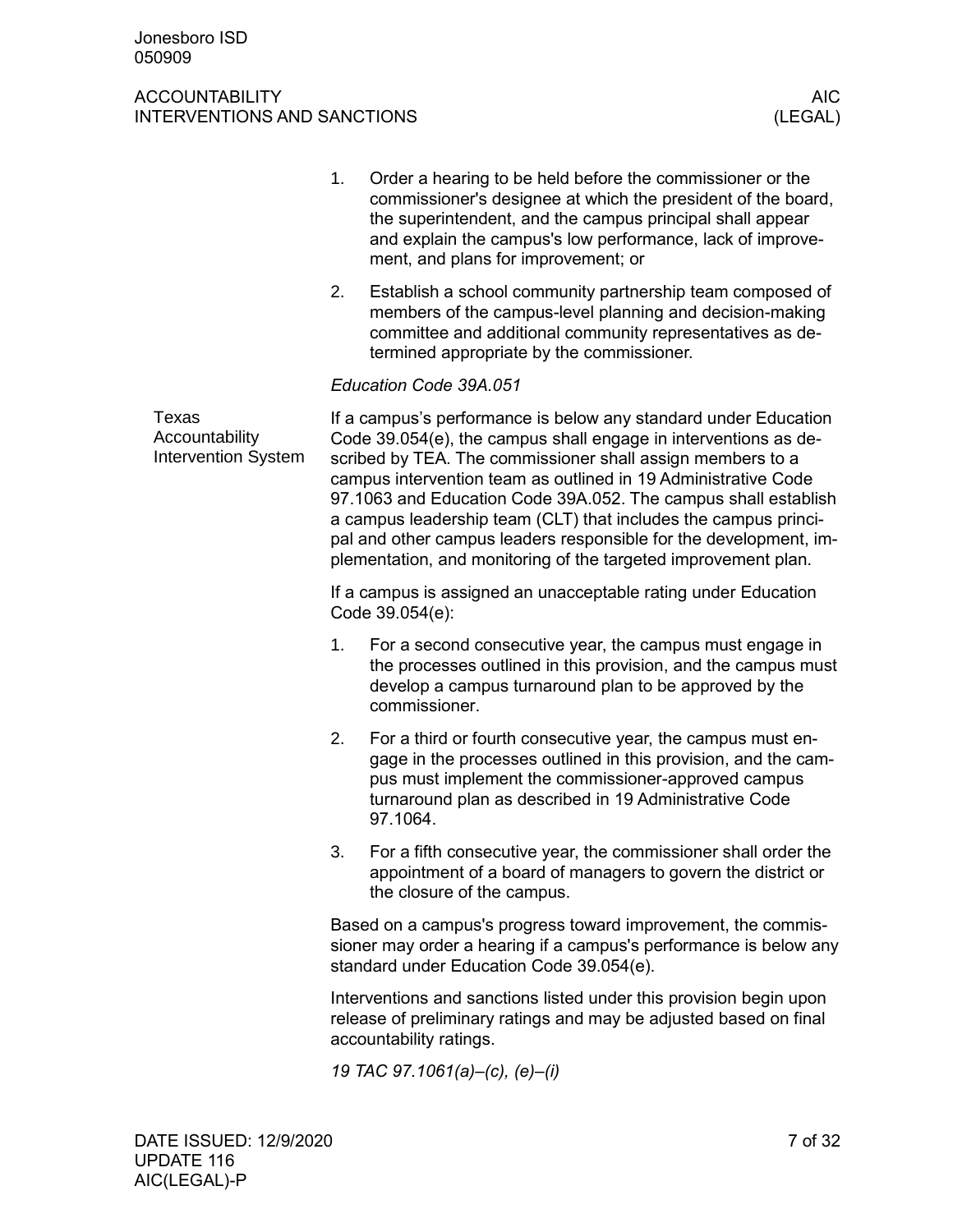<span id="page-7-0"></span>

| Campus<br><b>Intervention Team</b> |                                                                                                                                                                                                                         | The campus intervention team shall follow the requirements of<br>19 Administrative Code 97.1061 and Education Code 39.106.                                                                                                                                                                        |  |  |  |  |  |
|------------------------------------|-------------------------------------------------------------------------------------------------------------------------------------------------------------------------------------------------------------------------|---------------------------------------------------------------------------------------------------------------------------------------------------------------------------------------------------------------------------------------------------------------------------------------------------|--|--|--|--|--|
|                                    |                                                                                                                                                                                                                         | A campus intervention team assigned by the commissioner may in-<br>clude teachers, principals, other educational professionals, and su-<br>perintendents recognized for excellence in their roles and ap-<br>pointed by the commissioner to serve as members of a team.<br>Education Code 39A.052 |  |  |  |  |  |
|                                    |                                                                                                                                                                                                                         | A campus intervention team must include a district coordinator of<br>school improvement (DCSI) and the campus principal's direct su-<br>pervisor, if the DCSI is not the campus principal's direct supervisor.<br>The DCSI must submit qualifications to TEA for approval.                        |  |  |  |  |  |
|                                    | An education professional, approved through an application either<br>by TEA or TEA's technical assistance provider, who is not an em-<br>ployee of the campus or district, shall assist with the needs assess-<br>ment. |                                                                                                                                                                                                                                                                                                   |  |  |  |  |  |
|                                    |                                                                                                                                                                                                                         | 19 TAC 97.1063(b)-(c)                                                                                                                                                                                                                                                                             |  |  |  |  |  |
| <b>On-Site Needs</b>               |                                                                                                                                                                                                                         | A campus intervention team shall:                                                                                                                                                                                                                                                                 |  |  |  |  |  |
| Assessment                         | 1.                                                                                                                                                                                                                      | Conduct, with the involvement and advice of the school com-<br>munity partnership team, if applicable:                                                                                                                                                                                            |  |  |  |  |  |
|                                    | a.                                                                                                                                                                                                                      | If the commissioner determines necessary, a compre-<br>hensive on-site needs assessment; or                                                                                                                                                                                                       |  |  |  |  |  |
|                                    | b.                                                                                                                                                                                                                      | A targeted on-site needs assessment relevant to an area<br>of insufficient performance of the campus; and                                                                                                                                                                                         |  |  |  |  |  |
|                                    | 2.                                                                                                                                                                                                                      | Recommend appropriate actions as provided by Education<br>Code 39A.054.                                                                                                                                                                                                                           |  |  |  |  |  |
|                                    | An on-site needs assessment must determine the factors resulting<br>in the campus's low performance and lack of progress, including<br>the contributing education-related factors.                                      |                                                                                                                                                                                                                                                                                                   |  |  |  |  |  |
|                                    | In conducting a comprehensive on-site needs assessment, the<br>campus intervention team shall use each of the guidelines and pro-<br>cedures at Education Code 39A.053(c) and 19 Administrative Code<br>97.1061(d).     |                                                                                                                                                                                                                                                                                                   |  |  |  |  |  |
|                                    | mance.                                                                                                                                                                                                                  | In conducting a targeted on-site needs assessment, the campus in-<br>tervention team shall use the appropriate guidelines and proce-<br>dures described above relevant to each area of insufficient perfor-                                                                                       |  |  |  |  |  |
|                                    |                                                                                                                                                                                                                         | Education Code 39A.053                                                                                                                                                                                                                                                                            |  |  |  |  |  |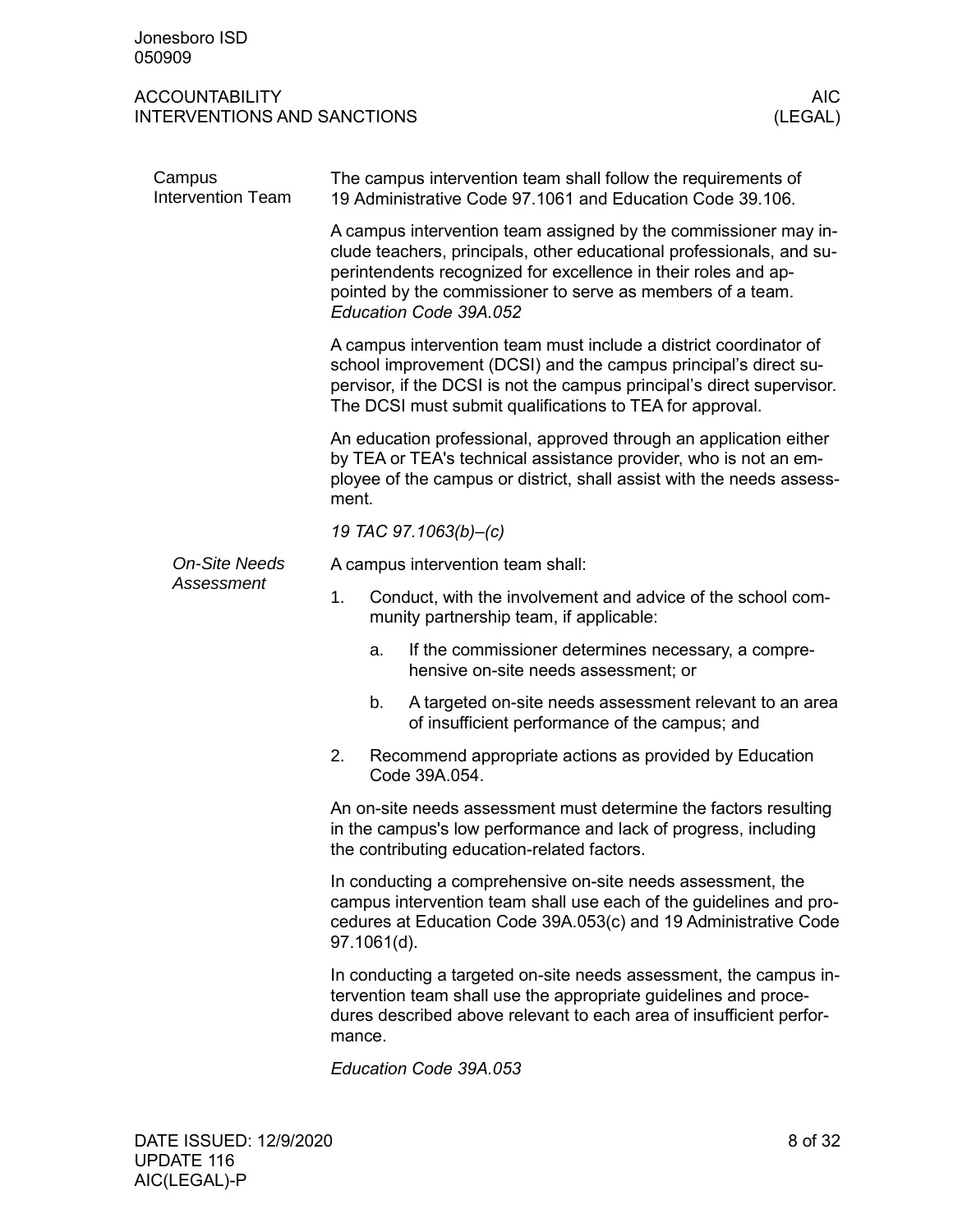| Recommen-<br>dations                   | On completing the on-site needs assessment, the campus inter-<br>vention team shall, with the involvement and advice of the school<br>community partnership team, if applicable, recommend actions re-<br>lating to any area of insufficient performance, including: |                                                                                                                                                                                                                                                                                                                                                                                                              |  |  |  |  |
|----------------------------------------|----------------------------------------------------------------------------------------------------------------------------------------------------------------------------------------------------------------------------------------------------------------------|--------------------------------------------------------------------------------------------------------------------------------------------------------------------------------------------------------------------------------------------------------------------------------------------------------------------------------------------------------------------------------------------------------------|--|--|--|--|
|                                        | 1.                                                                                                                                                                                                                                                                   | Reallocation of resources;                                                                                                                                                                                                                                                                                                                                                                                   |  |  |  |  |
|                                        | 2.                                                                                                                                                                                                                                                                   | Technical assistance;                                                                                                                                                                                                                                                                                                                                                                                        |  |  |  |  |
|                                        | 3.                                                                                                                                                                                                                                                                   | Changes in school procedures or operations;                                                                                                                                                                                                                                                                                                                                                                  |  |  |  |  |
|                                        | 4.                                                                                                                                                                                                                                                                   | Staff development for instructional and administrative staff;                                                                                                                                                                                                                                                                                                                                                |  |  |  |  |
|                                        | 5.                                                                                                                                                                                                                                                                   | Intervention for individual administrators or teachers;                                                                                                                                                                                                                                                                                                                                                      |  |  |  |  |
|                                        | 6.                                                                                                                                                                                                                                                                   | Waivers from state statutes or rules;                                                                                                                                                                                                                                                                                                                                                                        |  |  |  |  |
|                                        | 7.                                                                                                                                                                                                                                                                   | Teacher recruitment or retention strategies and incentives<br>provided by the district to attract and retain appropriately certi-<br>fied and experienced teachers; or                                                                                                                                                                                                                                       |  |  |  |  |
|                                        | 8.                                                                                                                                                                                                                                                                   | Other actions the campus intervention team considers appro-<br>priate.                                                                                                                                                                                                                                                                                                                                       |  |  |  |  |
|                                        |                                                                                                                                                                                                                                                                      | Education Code 39A.054                                                                                                                                                                                                                                                                                                                                                                                       |  |  |  |  |
| <b>Targeted</b><br>Improvement<br>Plan |                                                                                                                                                                                                                                                                      | In addition to the duties relating to the on-site needs assessment,<br>the campus intervention team shall:                                                                                                                                                                                                                                                                                                   |  |  |  |  |
|                                        | 1.                                                                                                                                                                                                                                                                   | Assist the campus in developing a targeted improvement<br>plan;                                                                                                                                                                                                                                                                                                                                              |  |  |  |  |
|                                        | 2.                                                                                                                                                                                                                                                                   | Conduct a public meeting at the campus with the campus<br>principal, the members of the campus-level planning and de-<br>cision-making committee, parents of students attending the<br>campus, and community members residing in the district to<br>review the campus performance rating and solicit input for the<br>development of the targeted improvement plan [see Notice of<br>Public Meeting, below]; |  |  |  |  |
|                                        | 3.                                                                                                                                                                                                                                                                   | Assist the campus in submitting the targeted improvement<br>plan to the board for approval and presenting the plan in a<br>public hearing [see Public Hearing, below]; and                                                                                                                                                                                                                                   |  |  |  |  |
|                                        | 4.                                                                                                                                                                                                                                                                   | Assist the commissioner in monitoring the progress of the<br>campus in executing the targeted improvement plan.                                                                                                                                                                                                                                                                                              |  |  |  |  |
|                                        | Education Code 39A.055; 19 TAC 97.1061(d)(3)-(4)                                                                                                                                                                                                                     |                                                                                                                                                                                                                                                                                                                                                                                                              |  |  |  |  |
| Notice of Public<br>Meeting            |                                                                                                                                                                                                                                                                      | The campus intervention team must provide written notice of the<br>public meeting to the parents of students attending the campus<br>and post notice of the meeting on the campus's internet website.                                                                                                                                                                                                        |  |  |  |  |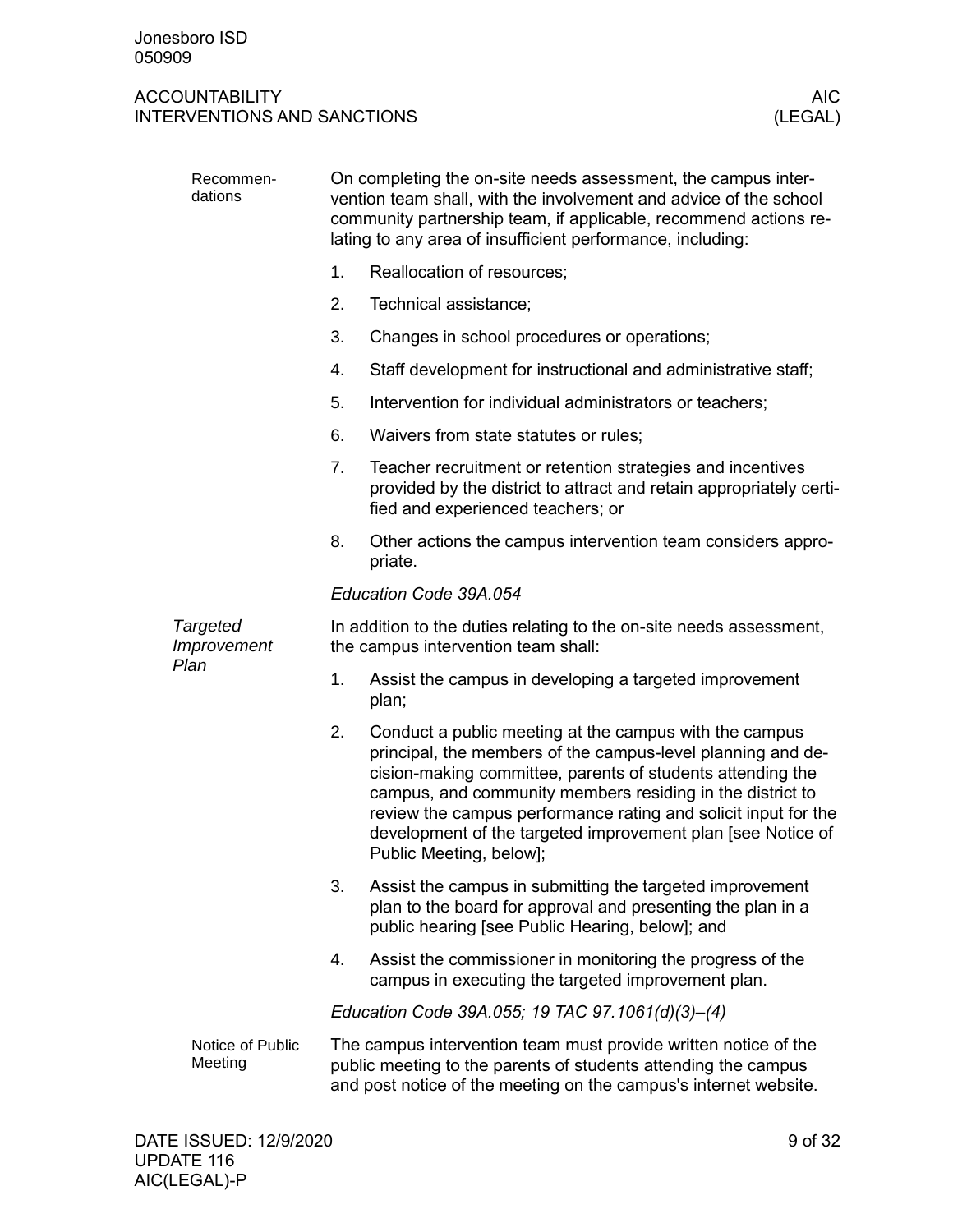<span id="page-9-2"></span><span id="page-9-1"></span><span id="page-9-0"></span>

|                               | The notice must include the date, time, and place of the meeting.<br>Education Code 39A.056                                                                                                                                                                                          |                       |                                                                                                                                                                                                                     |  |  |  |
|-------------------------------|--------------------------------------------------------------------------------------------------------------------------------------------------------------------------------------------------------------------------------------------------------------------------------------|-----------------------|---------------------------------------------------------------------------------------------------------------------------------------------------------------------------------------------------------------------|--|--|--|
|                               | The public must be notified of the meeting 15 days prior to the<br>meeting by way of the district and campus website, local newspa-<br>pers, or other media that reach the general public, and the parent<br>liaison, if present on the campus. 19 TAC 97.1061(d)(3)(A)(2)           |                       |                                                                                                                                                                                                                     |  |  |  |
| <b>Public Hearing</b>         | After a targeted improvement plan or an updated targeted improve-<br>ment plan is submitted to the board, the board shall conduct a<br>hearing to:                                                                                                                                   |                       |                                                                                                                                                                                                                     |  |  |  |
|                               | 1.                                                                                                                                                                                                                                                                                   | Notify the public of: |                                                                                                                                                                                                                     |  |  |  |
|                               |                                                                                                                                                                                                                                                                                      | a.                    | The insufficient performance of the campus;                                                                                                                                                                         |  |  |  |
|                               |                                                                                                                                                                                                                                                                                      | b.                    | The improvements in performance expected by TEA;<br>and                                                                                                                                                             |  |  |  |
|                               |                                                                                                                                                                                                                                                                                      | c.                    | The intervention measures or sanctions that may be im-<br>posed under Education Code, Chapter 39A if the perfor-<br>mance does not improve within a designated period; and                                          |  |  |  |
|                               | 2.                                                                                                                                                                                                                                                                                   |                       | Solicit public comment on the targeted improvement plan or<br>updated targeted improvement plan.                                                                                                                    |  |  |  |
|                               | The board must post the targeted improvement plan on the dis-<br>trict's internet website before the hearing.                                                                                                                                                                        |                       |                                                                                                                                                                                                                     |  |  |  |
|                               | The board may conduct one hearing relating to one or more cam-<br>puses subject to a targeted improvement plan or an updated tar-<br>geted improvement plan.                                                                                                                         |                       |                                                                                                                                                                                                                     |  |  |  |
|                               |                                                                                                                                                                                                                                                                                      |                       | Education Code 39A.057                                                                                                                                                                                              |  |  |  |
| Submission to<br>Commissioner | The board shall submit the targeted improvement plan or updated<br>targeted improvement plan to the commissioner for approval. The<br>campus intervention team shall assist the campus in submitting the<br>targeted improvement plan to the commissioner. Education Code<br>39A.058 |                       |                                                                                                                                                                                                                     |  |  |  |
| <b>Executing Plan</b>         |                                                                                                                                                                                                                                                                                      |                       | In executing the targeted improvement plan, the campus interven-<br>tion team shall, if appropriate:                                                                                                                |  |  |  |
|                               | 1.                                                                                                                                                                                                                                                                                   |                       | Assist the campus in implementing research-based practices<br>for curriculum development and classroom instruction, includ-<br>ing bilingual education and special education programs, and<br>financial management; |  |  |  |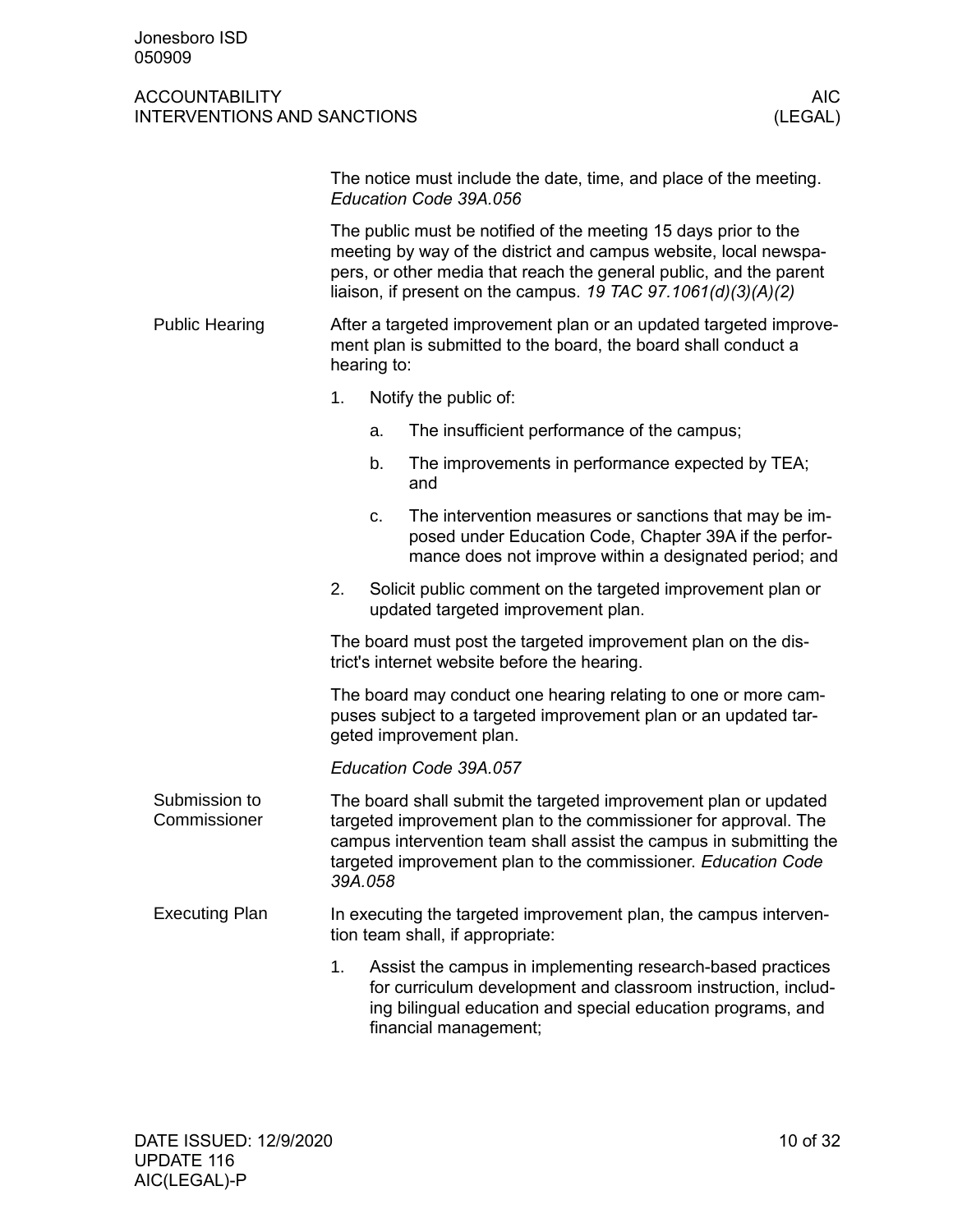<span id="page-10-0"></span>

|                                                           | 2.                                                                                                                                                                                                                                                                                                                                                   | Provide research-based technical assistance, including data<br>analysis, academic deficiency identification, intervention im-<br>plementation, and budget analysis, to strengthen and improve<br>the instructional programs at the campus; and |  |  |  |  |
|-----------------------------------------------------------|------------------------------------------------------------------------------------------------------------------------------------------------------------------------------------------------------------------------------------------------------------------------------------------------------------------------------------------------------|------------------------------------------------------------------------------------------------------------------------------------------------------------------------------------------------------------------------------------------------|--|--|--|--|
|                                                           | 3.                                                                                                                                                                                                                                                                                                                                                   | Require the district to develop a teacher recruitment and re-<br>tention plan to address the qualifications and retention of the<br>teachers at the campus.                                                                                    |  |  |  |  |
|                                                           | Education Code 39A.059                                                                                                                                                                                                                                                                                                                               |                                                                                                                                                                                                                                                |  |  |  |  |
| <b>Continuing Duties</b><br>of the Campus<br>Intervention | For each year a campus is assigned an unacceptable performance<br>rating, the campus intervention team shall:                                                                                                                                                                                                                                        |                                                                                                                                                                                                                                                |  |  |  |  |
| Team                                                      | 1.                                                                                                                                                                                                                                                                                                                                                   | Assist in updating the targeted improvement plan to identify<br>and analyze areas of growth and areas that require improve-<br>ment; and                                                                                                       |  |  |  |  |
|                                                           | 2.                                                                                                                                                                                                                                                                                                                                                   | Submit each updated targeted improvement plan to the<br>board.                                                                                                                                                                                 |  |  |  |  |
|                                                           |                                                                                                                                                                                                                                                                                                                                                      | Education Code 39A.060                                                                                                                                                                                                                         |  |  |  |  |
| Needs Improvement<br>Rating                               | If a district or campus is assigned an overall or domain perfor-<br>mance rating of D:                                                                                                                                                                                                                                                               |                                                                                                                                                                                                                                                |  |  |  |  |
|                                                           | 1.                                                                                                                                                                                                                                                                                                                                                   | The commissioner shall order the district or campus to de-<br>velop and implement a targeted improvement plan approved<br>by the board; and                                                                                                    |  |  |  |  |
|                                                           | 2.                                                                                                                                                                                                                                                                                                                                                   | The interventions and sanctions provided by Education Code,<br>Chapter 39A based on failure to satisfy performance stand-<br>ards under Education Code 39.054(e) apply to the district or<br>campus only as provided below.                    |  |  |  |  |
|                                                           | The interventions and sanctions based on failure to satisfy perfor-<br>mance standards under Education Code 39.054(e) apply to a dis-<br>trict or campus ordered to develop and implement a targeted im-<br>provement plan if the district or campus is assigned:                                                                                    |                                                                                                                                                                                                                                                |  |  |  |  |
|                                                           | 1.                                                                                                                                                                                                                                                                                                                                                   | An overall or domain performance rating of F; or                                                                                                                                                                                               |  |  |  |  |
|                                                           | 2.                                                                                                                                                                                                                                                                                                                                                   | An overall performance rating of D as provided below.                                                                                                                                                                                          |  |  |  |  |
|                                                           | If a district or campus is assigned an overall performance rating of<br>D for a school year after the district or campus is ordered to de-<br>velop and implement a targeted improvement plan, the commis-<br>sioner shall implement interventions and sanctions that apply to an<br>unacceptable campus and those interventions and sanctions shall |                                                                                                                                                                                                                                                |  |  |  |  |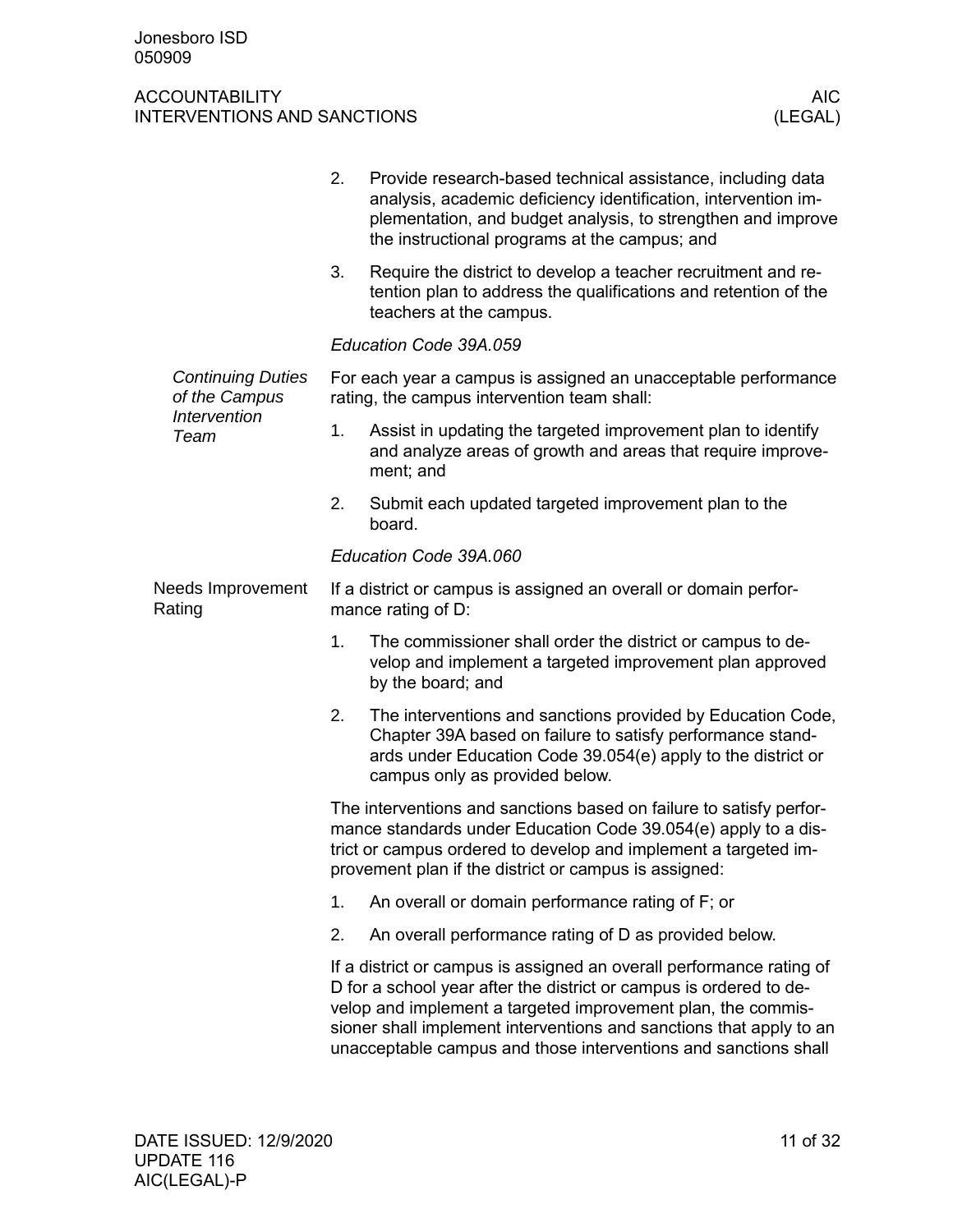<span id="page-11-4"></span><span id="page-11-3"></span><span id="page-11-2"></span><span id="page-11-1"></span><span id="page-11-0"></span>

|                                                             | continue for each consecutive school year thereafter in which the<br>campus is assigned an overall performance rating of D.                                                                                                                                                                                                                                                                                                                                                                                                                                                                                                                                                                                      |  |  |  |  |  |
|-------------------------------------------------------------|------------------------------------------------------------------------------------------------------------------------------------------------------------------------------------------------------------------------------------------------------------------------------------------------------------------------------------------------------------------------------------------------------------------------------------------------------------------------------------------------------------------------------------------------------------------------------------------------------------------------------------------------------------------------------------------------------------------|--|--|--|--|--|
|                                                             | Education Code 39A.0545                                                                                                                                                                                                                                                                                                                                                                                                                                                                                                                                                                                                                                                                                          |  |  |  |  |  |
| <b>Campus Planning</b><br>and Site-Based<br>Decision-Making | The commissioner may authorize a school community partnership<br>team established under Education Code 39A.051 to supersede the<br>authority of and satisfy the requirements of establishing and main-<br>taining a campus-level planning and decision-making committee.                                                                                                                                                                                                                                                                                                                                                                                                                                         |  |  |  |  |  |
|                                                             | The commissioner may authorize a targeted improvement plan or<br>an updated targeted improvement plan to supersede the provisions<br>of and satisfy the requirements of developing, reviewing, and revis-<br>ing a campus improvement plan.                                                                                                                                                                                                                                                                                                                                                                                                                                                                      |  |  |  |  |  |
|                                                             | Education Code 39A.061                                                                                                                                                                                                                                                                                                                                                                                                                                                                                                                                                                                                                                                                                           |  |  |  |  |  |
| Submission of<br>Campus<br>Improvement Plan                 | If the performance of a campus satisfies performance standards<br>under Education Code 39.054(e) for the current school year but<br>would not satisfy the performance standards if the standards to be<br>used for the following school year were applied to the current<br>school year, on the request of the commissioner, the campus-level<br>planning and decision-making committee shall revise and submit to<br>the commissioner the portions of the campus improvement plan<br>that are relevant to those areas for which the campus would not<br>satisfy performance standards. The revised portions of the im-<br>provement plan must be submitted in an electronic format. Educa-<br>tion Code 39A.062 |  |  |  |  |  |
| Compliance<br><b>Through Federal</b><br>Accountability      | Notwithstanding the provisions of Education Code Chapter 39A, if<br>the commissioner determines that a campus subject to interven-<br>tions or sanctions has implemented substantially similar interven-<br>tion measures under federal accountability requirements, the com-<br>missioner may accept the substantially similar intervention<br>measures as measures in compliance with Education Code Chap-<br>ter 39A. Education Code 39A.063                                                                                                                                                                                                                                                                  |  |  |  |  |  |
| <b>Campus Turnaround</b><br>Plan                            | If a campus has been identified as unacceptable for two consecu-<br>tive school years, the commissioner shall order the campus to pre-<br>pare and submit a campus turnaround plan.                                                                                                                                                                                                                                                                                                                                                                                                                                                                                                                              |  |  |  |  |  |
| <b>Updated Targeted</b><br>Improvement Plan                 | A campus intervention team shall assist the campus in:                                                                                                                                                                                                                                                                                                                                                                                                                                                                                                                                                                                                                                                           |  |  |  |  |  |
|                                                             | 1.<br>Developing an updated targeted improvement plan, including<br>a campus turnaround plan to be implemented by the campus;                                                                                                                                                                                                                                                                                                                                                                                                                                                                                                                                                                                    |  |  |  |  |  |
|                                                             | 2.<br>Submitting the updated targeted improvement plan to the<br>board for approval and presenting the plan in a public hearing<br>as provided by Education Code 39A.057;                                                                                                                                                                                                                                                                                                                                                                                                                                                                                                                                        |  |  |  |  |  |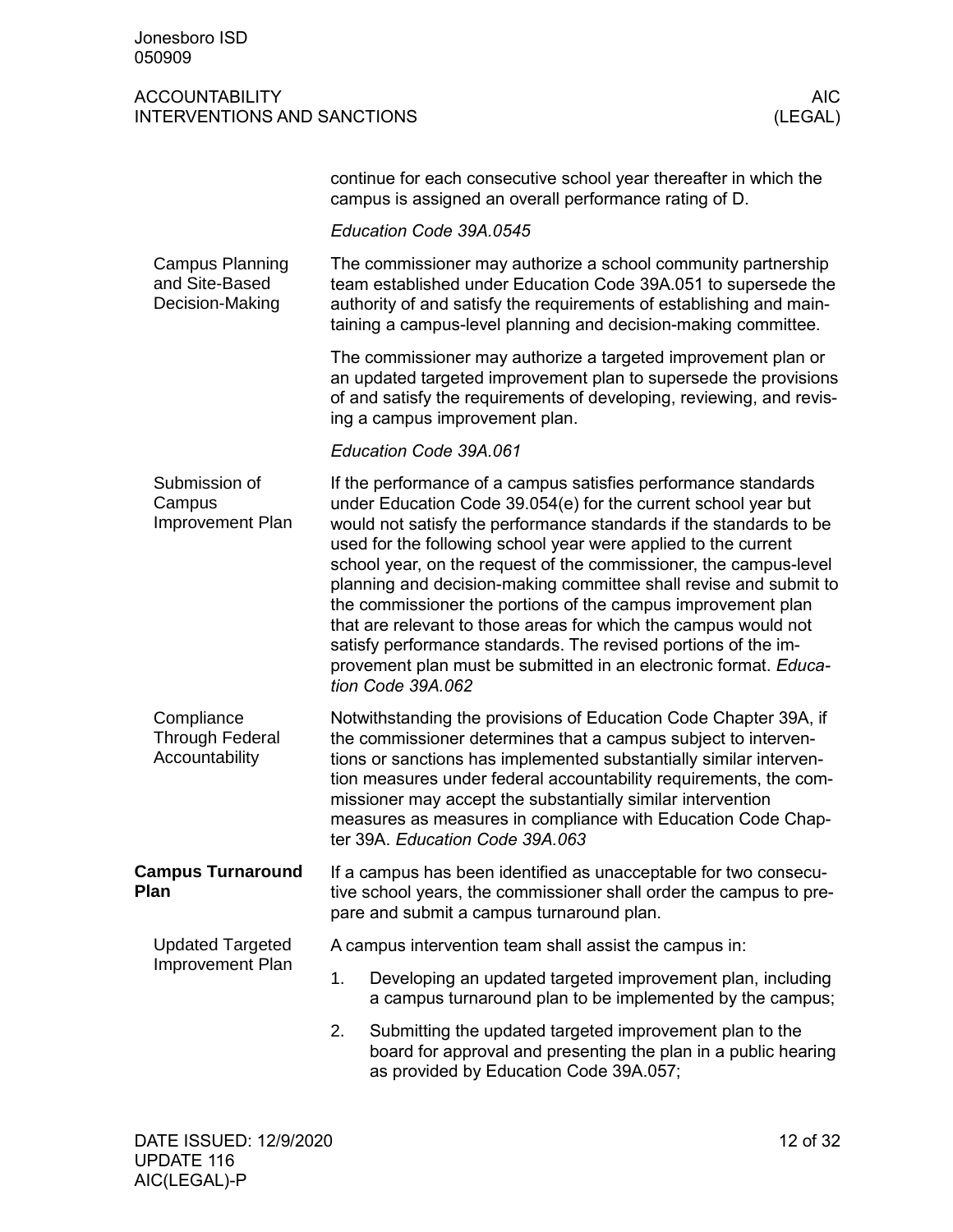<span id="page-12-3"></span><span id="page-12-2"></span><span id="page-12-1"></span><span id="page-12-0"></span>

| 3.<br>Obtaining approval of the updated plan from the commis-<br>sioner; and                                                                                                                                                                                                                                                                                                             |
|------------------------------------------------------------------------------------------------------------------------------------------------------------------------------------------------------------------------------------------------------------------------------------------------------------------------------------------------------------------------------------------|
| Executing the updated plan on approval by the commissioner.<br>4.                                                                                                                                                                                                                                                                                                                        |
| The updated targeted improvement plan submitted to the board<br>must include all plans and details that are required to execute the<br>campus turnaround plan without any additional action or approval<br>by the board.                                                                                                                                                                 |
| Education Code 39A.101                                                                                                                                                                                                                                                                                                                                                                   |
| Within 60 days of receiving a campus's preliminary accountability<br>rating, the district must notify parents, community members, and<br>stakeholders that the campus received an unacceptable rating for<br>two consecutive years and request assistance in developing the<br>campus turnaround plan in accordance with 19 Administrative<br>Code 97.1064. 19 TAC 97.1064(d)            |
| Upon approval of the board, the district must submit the campus<br>turnaround plan electronically to TEA by March 1 unless otherwise<br>specified. Not later than June 15 of each year, the commissioner<br>must either approve or reject any campus turnaround plan pre-<br>pared and submitted by a district. 19 TAC 97.1064(g)-(h); Educa-<br>tion Code 39A.103-.104                  |
| A campus may implement, modify, or withdraw its campus turna-<br>round plan with board approval if the campus receives an academi-<br>cally acceptable rating for the school year following the develop-<br>ment of the campus turnaround plan.                                                                                                                                          |
| A campus that has received an unacceptable rating for the school<br>year following the development of the campus turnaround plan<br>must implement its commissioner-approved campus turnaround<br>plan with fidelity until the campus operates for two consecutive<br>school years without an unacceptable rating.                                                                       |
| The commissioner may appoint a monitor, conservator, manage-<br>ment team, or board of managers for a school district that has a<br>campus that has been ordered to implement an updated targeted                                                                                                                                                                                        |
| improvement plan. The commissioner may order any of the inter-<br>ventions as necessary to ensure district-level support for the low-<br>performing campus and the implementation of the updated tar-<br>geted improvement plan. The commissioner may make the ap-<br>pointment at any time during which the campus is required to im-<br>plement the updated targeted improvement plan. |
| 19 TAC 97.1064(j)-(k)                                                                                                                                                                                                                                                                                                                                                                    |
|                                                                                                                                                                                                                                                                                                                                                                                          |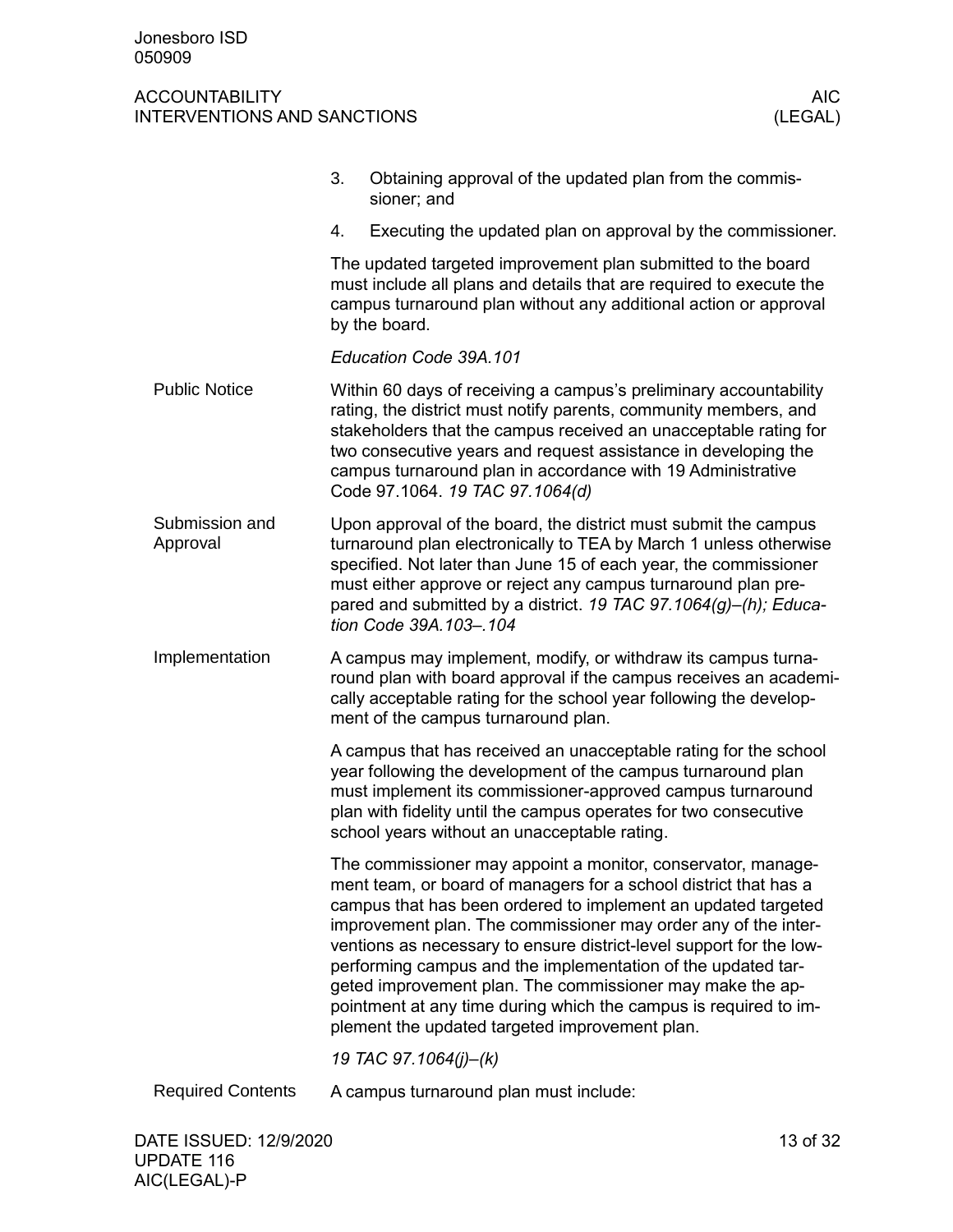<span id="page-13-0"></span>

|                               | 1. | Details on the method for restructuring, reforming, or reconsti-<br>tuting the campus;                |                                                                                                                                                                                                                             |  |  |
|-------------------------------|----|-------------------------------------------------------------------------------------------------------|-----------------------------------------------------------------------------------------------------------------------------------------------------------------------------------------------------------------------------|--|--|
|                               | 2. | A detailed description of the academic programs to be offered<br>at the campus, including:            |                                                                                                                                                                                                                             |  |  |
|                               |    | a.                                                                                                    | Instructional methods;                                                                                                                                                                                                      |  |  |
|                               |    | b.                                                                                                    | Length of school day and school year;                                                                                                                                                                                       |  |  |
|                               |    | c.                                                                                                    | Academic credit and promotion criteria; and                                                                                                                                                                                 |  |  |
|                               |    | d.                                                                                                    | Programs to serve special student populations;                                                                                                                                                                              |  |  |
|                               | 3. |                                                                                                       | If a district charter is to be granted for the campus under Edu-<br>cation Code 12.0522:                                                                                                                                    |  |  |
|                               |    | a.                                                                                                    | The term of the charter; and                                                                                                                                                                                                |  |  |
|                               |    | b.                                                                                                    | Information on the implementation of the charter;                                                                                                                                                                           |  |  |
|                               | 4. | Written comments from:                                                                                |                                                                                                                                                                                                                             |  |  |
|                               |    | a.                                                                                                    | The campus-level committee established under Educa-<br>tion Code 11.251, if applicable;                                                                                                                                     |  |  |
|                               |    | b.                                                                                                    | Parents; and                                                                                                                                                                                                                |  |  |
|                               |    | c.                                                                                                    | Teachers at the campus;                                                                                                                                                                                                     |  |  |
|                               | 5. |                                                                                                       | A detailed description of the budget, staffing, and financial re-<br>sources required to implement the plan, including any supple-<br>mental resources to be provided by the district or other identi-<br>fied sources; and |  |  |
|                               | 6. |                                                                                                       | A detailed description for developing and supporting the over-<br>sight of academic achievement and student performance by<br>the board of trustees under Education Code 11.1515.                                           |  |  |
|                               |    |                                                                                                       | Education Code 39A.105(a) [Acts of the 85th Legislative Session,<br>Senate Bill 1566, amended former Education Code 39.107(b-1) to<br>include the information provided at Subsection (6)]                                   |  |  |
| <b>ACE Turnaround</b><br>Plan |    | A campus may submit an accelerated campus excellence (ACE)<br>turnaround plan. The plan must provide: |                                                                                                                                                                                                                             |  |  |
|                               | 1. |                                                                                                       | The assignment of a principal to the campus who has demon-<br>strated a history of improvement in student academic growth<br>at campuses in which the principal has previously worked;                                      |  |  |
|                               | 2. |                                                                                                       | That the principal has final authority over personnel decisions<br>at the campus;                                                                                                                                           |  |  |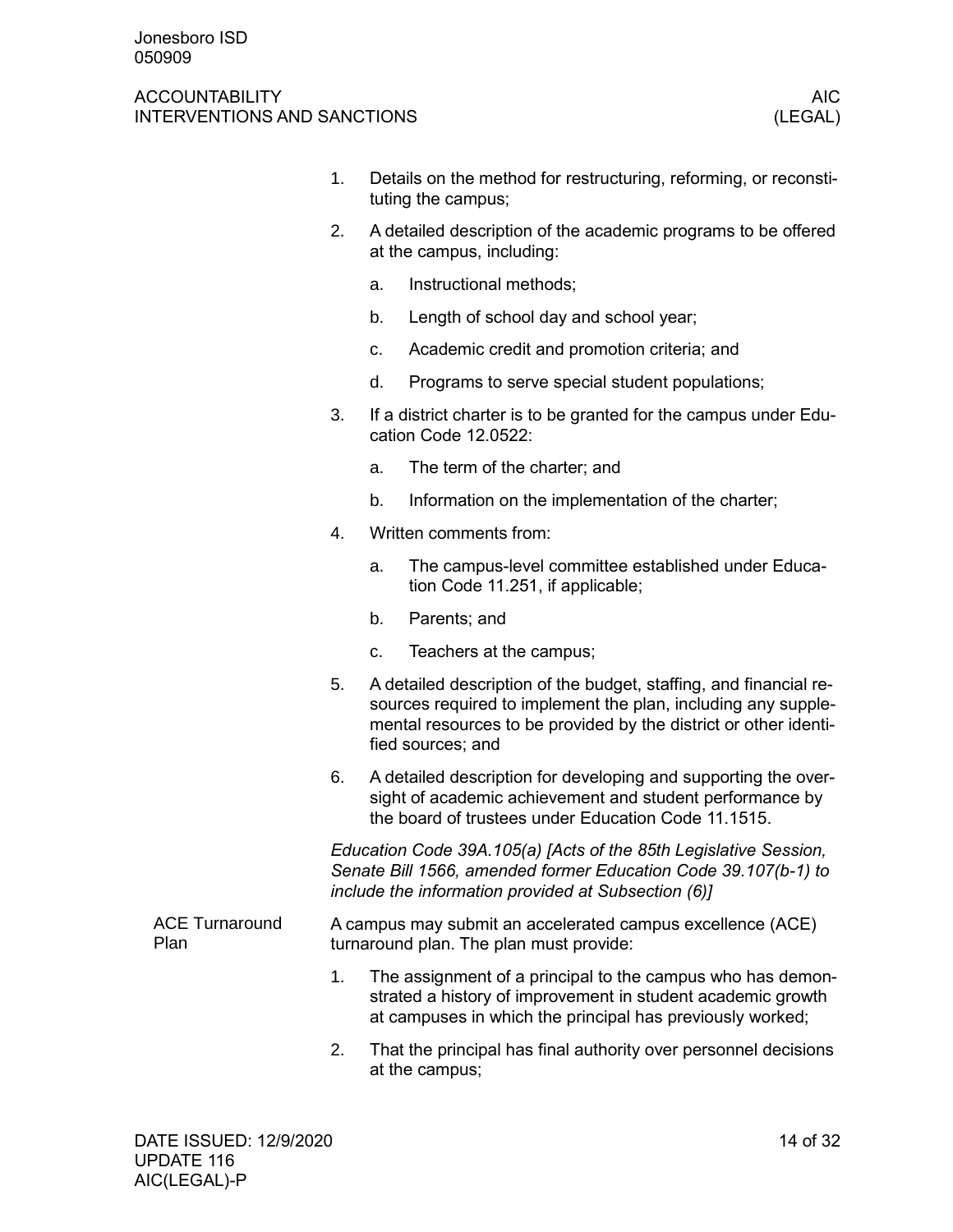#### ACCOUNTABILITY AND ALCOUNTABILITY INTERVENTIONS AND SANCTIONS (LEGAL)

- 3. That at least 60 percent of the classroom teachers assigned to the campus be teachers who demonstrated instructional effectiveness during the previous school year, with instructional effectiveness determined by:
	- a. For a teacher who taught in the district during the previous school year:
		- (1) The teacher's impact on student growth as determined using a locally developed value-added model that measures student performance on at least one assessment selected by the district; and
		- (2) An evaluation of the teacher based on classroom observation; and
	- b. For a teacher who did not teach in the district during the previous school year, data and other evidence indicating that if the teacher had taught in the district during the previous school year, the teacher would have performed in the top half of teachers in the district;
- 4. A detailed description of the employment and compensation structures for the principal and classroom teachers, which must include significant incentives for a high-performing principal or teacher to remain at the campus and a three-year commitment by the district to continue incentives for the principal and teachers;
- 5. Policies and procedures for the implementation of best practices at the campus, including:
	- a. Data-driven instructional practices;
	- b. A system of observation of and feedback for classroom teachers;
	- c. Positive student culture on the campus;
	- d. Family and community engagement, including partnerships with parent and community groups;
	- e. Extended learning opportunities for students, which may include service or workforce learning opportunities; and
	- f. Providing student services before or after the instructional day that improve student performance, which may include tutoring, extracurricular activities, counseling services, and offering breakfast, lunch, and dinner to all students at the campus; and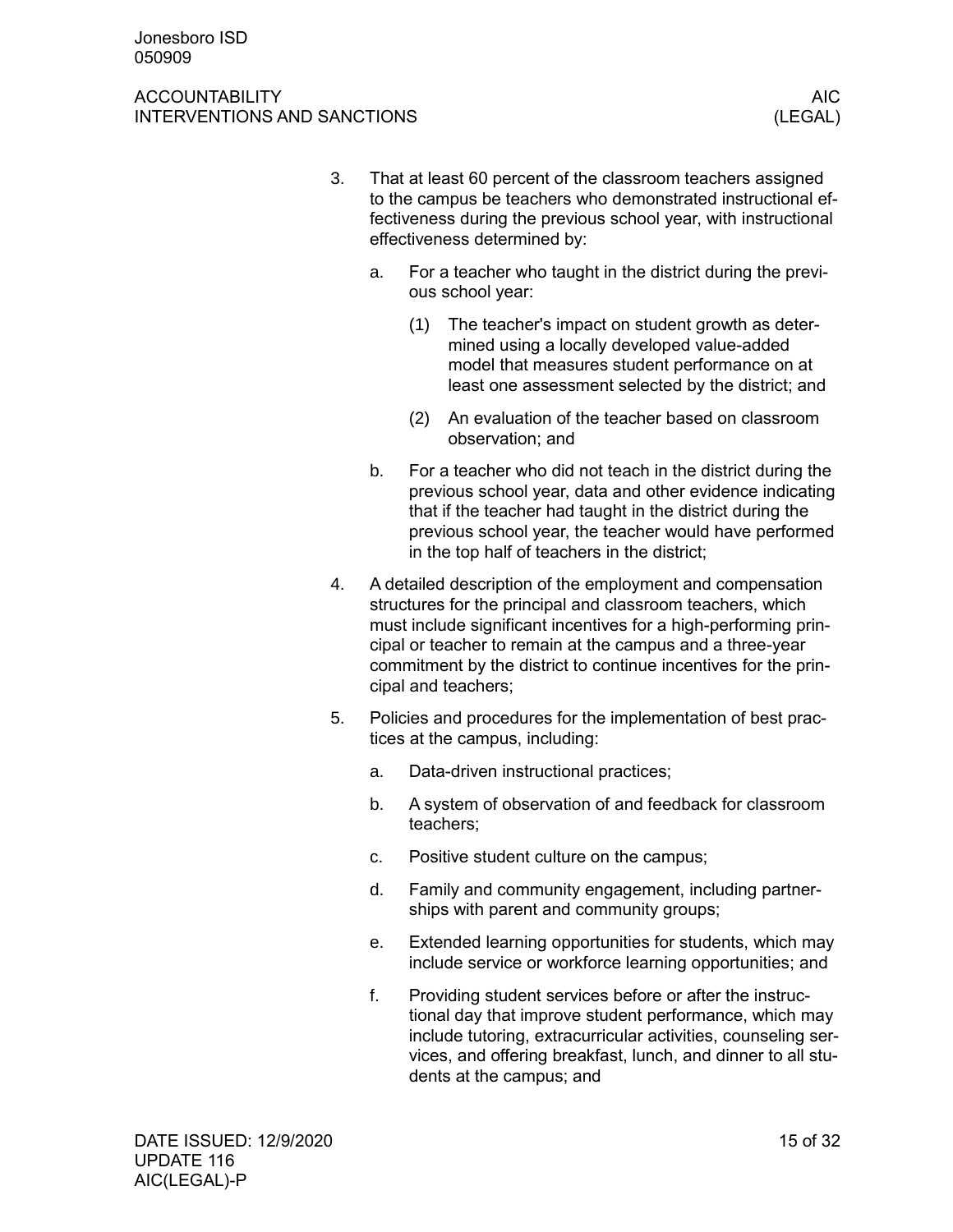<span id="page-15-1"></span><span id="page-15-0"></span>

|                                          | Assistance by a third-party provider that is approved by the<br>6.<br>commissioner in the development and implementation of the<br>district's plan.                                                                                                                                                                                                                                                                                                                                                                                                       |  |  |
|------------------------------------------|-----------------------------------------------------------------------------------------------------------------------------------------------------------------------------------------------------------------------------------------------------------------------------------------------------------------------------------------------------------------------------------------------------------------------------------------------------------------------------------------------------------------------------------------------------------|--|--|
|                                          | Education Code 39A.105(b)                                                                                                                                                                                                                                                                                                                                                                                                                                                                                                                                 |  |  |
| Implementing<br><b>Entities</b>          | A campus ordered to prepare a campus turnaround plan shall im-<br>plement the updated targeted improvement plan as approved by<br>the commissioner.                                                                                                                                                                                                                                                                                                                                                                                                       |  |  |
|                                          | The commissioner may appoint a monitor, conservator, manage-<br>ment team, or board of managers to the district to ensure and over-<br>see district-level support to low-performing campuses and the im-<br>plementation of the updated targeted improvement plan.                                                                                                                                                                                                                                                                                        |  |  |
|                                          | In making appointments, the commissioner shall consider individu-<br>als who have demonstrated success in managing campuses with<br>student populations similar to the campus at which the individual<br>appointed will serve.                                                                                                                                                                                                                                                                                                                            |  |  |
|                                          | Education Code 39A.102, .108                                                                                                                                                                                                                                                                                                                                                                                                                                                                                                                              |  |  |
| <b>Effective Date</b>                    | A campus turnaround plan must take effect not later than the<br>school year following the third consecutive school year that the<br>campus has received an unacceptable performance rating. Educa-<br>tion Code 39A.106                                                                                                                                                                                                                                                                                                                                   |  |  |
| Commissioner<br>Approval or<br>Rejection | Not later than June 15 of each year, the commissioner shall, in<br>writing, either approve or reject any campus turnaround plan pre-<br>pared and submitted to the commissioner by a district. If the com-<br>missioner rejects a campus turnaround plan, the commissioner<br>must also send the district an outline of the specific concerns re-<br>garding the turnaround plan that resulted in the rejection. Educa-<br>tion Code 39A.107(a-1)                                                                                                         |  |  |
|                                          | If the commissioner rejects a campus turnaround plan, the district<br>must create a modified plan with assistance from TEA staff and<br>submit the modified plan to the commissioner for approval not later<br>than the 60th day after the date the commissioner rejects the cam-<br>pus turnaround plan. The commissioner shall notify the district in<br>writing of the commissioner's decision regarding the modified plan<br>not later than the 15th day after the date the commissioner re-<br>ceives the modified plan. Education Code 39A.107(a-2) |  |  |
|                                          | The commissioner may approve a campus turnaround plan only if<br>the commissioner determines that the campus will satisfy all stu-<br>dent performance standards required under Education Code<br>39.054(e) not later than the second year the campus receives a<br>performance rating following the implementation of the campus<br>turnaround plan.                                                                                                                                                                                                     |  |  |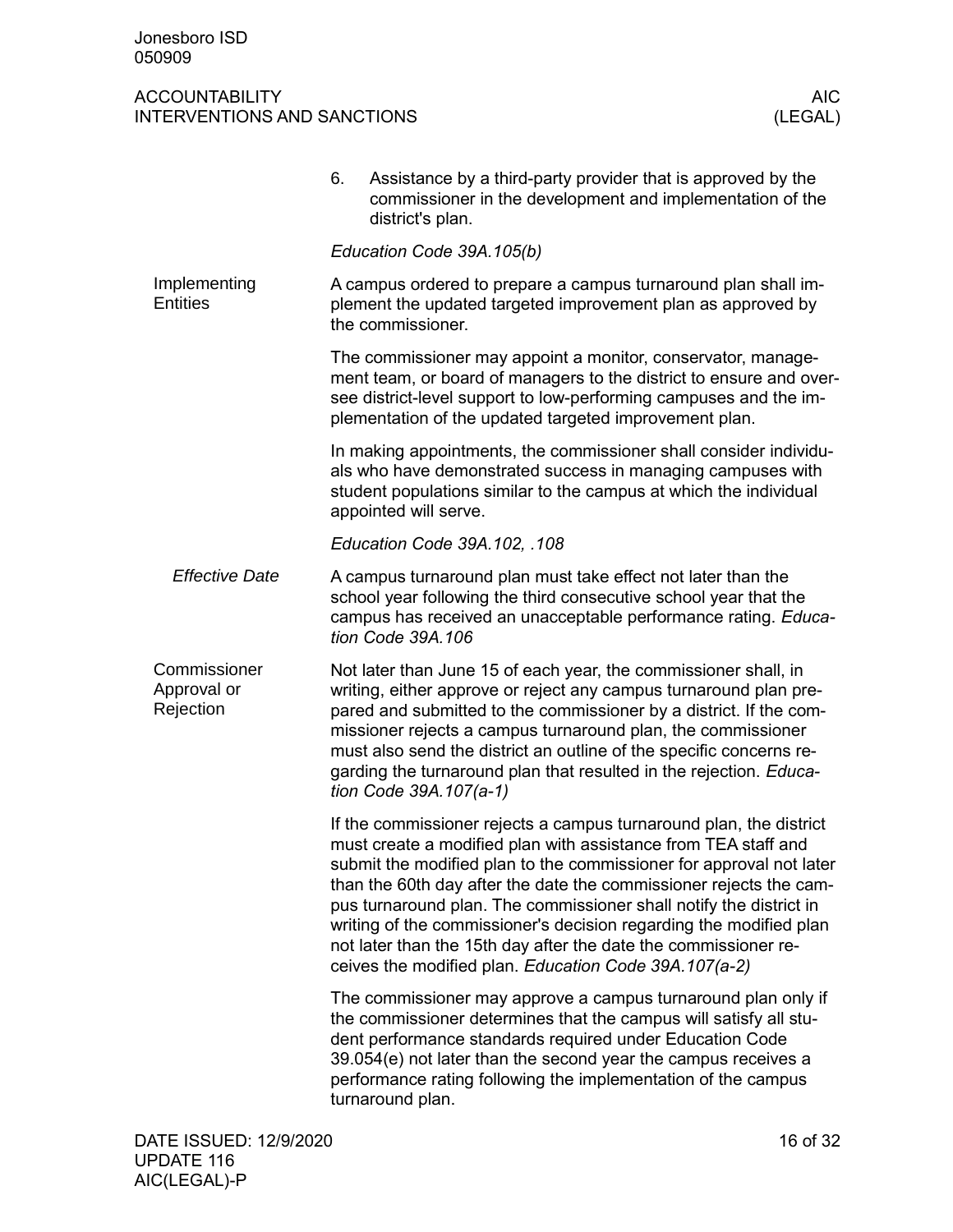<span id="page-16-2"></span><span id="page-16-1"></span><span id="page-16-0"></span>

|                                               | Education Code 12.0522(b) does not apply to a district charter ap-<br>proved by the commissioner. An approved district charter may be<br>renewed or continue in effect after the campus is no longer subject<br>to the commissioner's order under Education Code 39A.101. |  |  |  |
|-----------------------------------------------|---------------------------------------------------------------------------------------------------------------------------------------------------------------------------------------------------------------------------------------------------------------------------|--|--|--|
|                                               | If the commissioner does not approve a campus turnaround plan,<br>the commissioner shall order:                                                                                                                                                                           |  |  |  |
|                                               | 1.<br>Appointment of a board of managers to govern the district;                                                                                                                                                                                                          |  |  |  |
|                                               | 2.<br>Alternative management of the campus; or                                                                                                                                                                                                                            |  |  |  |
|                                               | 3.<br>Closure of the campus.                                                                                                                                                                                                                                              |  |  |  |
|                                               | Education Code 39A.107; 19 TAC 97.1065                                                                                                                                                                                                                                    |  |  |  |
| Implementation                                | Following approval of a campus turnaround plan by the commis-<br>sioner, the district, in consultation with the campus intervention<br>team, may take any actions needed to prepare for the implementa-<br>tion of the plan. Education Code 39A.108                       |  |  |  |
| Assistance and                                | A district may:                                                                                                                                                                                                                                                           |  |  |  |
| Partnerships                                  | 1.<br>Request that a regional education service center provide as-<br>sistance in the development and implementation of a campus<br>turnaround plan; or                                                                                                                   |  |  |  |
|                                               | 2.<br>Partner with an institution of higher education to develop and<br>implement a campus turnaround plan.                                                                                                                                                               |  |  |  |
|                                               | Education Code 39A.109                                                                                                                                                                                                                                                    |  |  |  |
| Change in Campus<br><b>Performance Rating</b> | If a campus for which a campus turnaround plan has been ordered<br>receives an acceptable performance rating for the school year fol-<br>lowing the order, the board may:                                                                                                 |  |  |  |
|                                               | 1.<br>Implement the campus turnaround plan;                                                                                                                                                                                                                               |  |  |  |
|                                               | 2.<br>Implement a modified version of the campus turnaround plan;<br>or                                                                                                                                                                                                   |  |  |  |
|                                               | Withdraw the campus turnaround plan.<br>3.                                                                                                                                                                                                                                |  |  |  |
|                                               | A district required to implement a campus turnaround plan may<br>modify the plan if the campus receives an acceptable performance<br>rating for two consecutive school years following implementation of<br>the plan.                                                     |  |  |  |
|                                               | Education Code 39A.110                                                                                                                                                                                                                                                    |  |  |  |
|                                               |                                                                                                                                                                                                                                                                           |  |  |  |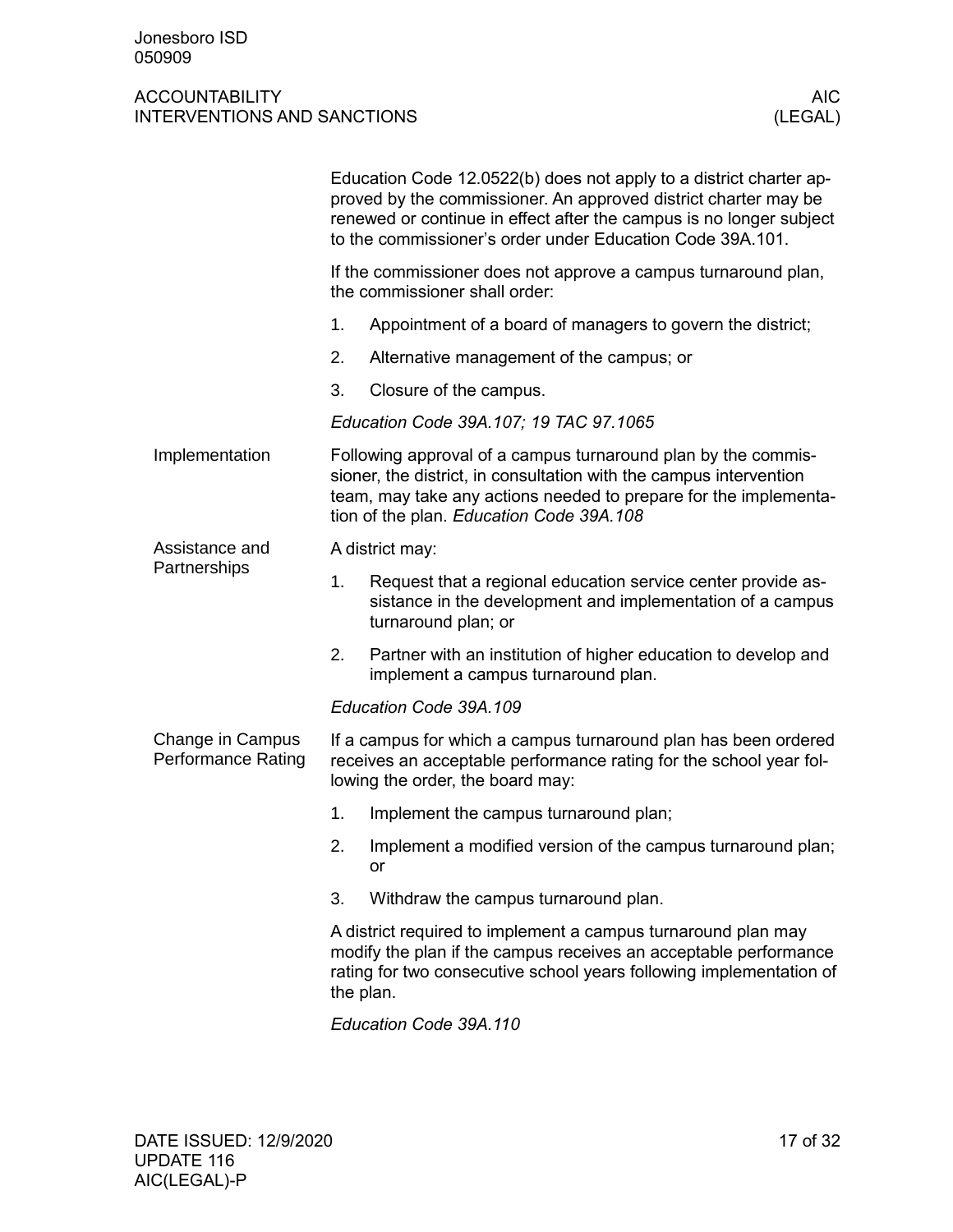<span id="page-17-1"></span><span id="page-17-0"></span>

| Continued<br>Unacceptable<br><b>Performance Rating</b> |    | If a campus is considered to have an unacceptable performance<br>rating for three consecutive school years after the campus is or-<br>dered to submit a campus turnaround plan, the commissioner shall<br>order: |                                                                                                                                                                                                                                                                                                                                                                                                                               |  |  |
|--------------------------------------------------------|----|------------------------------------------------------------------------------------------------------------------------------------------------------------------------------------------------------------------|-------------------------------------------------------------------------------------------------------------------------------------------------------------------------------------------------------------------------------------------------------------------------------------------------------------------------------------------------------------------------------------------------------------------------------|--|--|
|                                                        | 1. |                                                                                                                                                                                                                  | Appointment of a board of managers to govern the district; or                                                                                                                                                                                                                                                                                                                                                                 |  |  |
|                                                        | 2. |                                                                                                                                                                                                                  | Closure of the campus.                                                                                                                                                                                                                                                                                                                                                                                                        |  |  |
|                                                        |    |                                                                                                                                                                                                                  | Education Code 39A.111; 19 TAC 97.1065(a)(2)                                                                                                                                                                                                                                                                                                                                                                                  |  |  |
| <b>Parent Petition</b><br>for Action                   |    |                                                                                                                                                                                                                  | "Parent" means the parent who is indicated on the student registra-<br>tion form at that campus and the signature of only one parent of a<br>student is required.                                                                                                                                                                                                                                                             |  |  |
|                                                        |    | requested.                                                                                                                                                                                                       | If the commissioner is presented, in the time and manner specified<br>by commissioner rule, with a written petition signed by the parents<br>of a majority of the students enrolled at a campus with an unac-<br>ceptable performance rating for three consecutive school years,<br>specifying an authorized action that the parents request the com-<br>missioner to order, the commissioner shall order the specific action |  |  |
|                                                        |    |                                                                                                                                                                                                                  | If the board presents to the commissioner, in the time and manner<br>specified by commissioner rule, a written request that the commis-<br>sioner order specific authorized action other than the specific ac-<br>tion requested in the parents' petition and a written explanation of<br>the basis for the board's request, the commissioner may order the<br>action requested by the board.                                 |  |  |
|                                                        |    |                                                                                                                                                                                                                  | Education Code 12.051, 39A.112; 19 TAC 97.1065(d)                                                                                                                                                                                                                                                                                                                                                                             |  |  |
| Repurposing of<br><b>Closed Campus</b>                 |    |                                                                                                                                                                                                                  | If the commissioner orders the closure of a campus, that campus<br>may be repurposed to serve students at that campus location only<br>if the commissioner finds that the repurposed campus offers a dis-<br>tinctly different academic program and approves a new campus<br>identification number for the repurposed campus. A campus may<br>be repurposed if the campus:                                                    |  |  |
|                                                        | 1. |                                                                                                                                                                                                                  | Serves a majority of grade levels not served at the original<br>campus; or                                                                                                                                                                                                                                                                                                                                                    |  |  |
|                                                        | 2. |                                                                                                                                                                                                                  | Is operated under a contract, approved by the school board,<br>with a nonprofit organization exempt from federal taxation un-<br>der Section 501(c)(3), Internal Revenue Code of 1986 that:                                                                                                                                                                                                                                   |  |  |
|                                                        |    | a.                                                                                                                                                                                                               | Has a governing board that is independent of the district;                                                                                                                                                                                                                                                                                                                                                                    |  |  |
|                                                        |    | b.                                                                                                                                                                                                               | Has a successful history of operating school district cam-<br>puses or open-enrollment charter schools:                                                                                                                                                                                                                                                                                                                       |  |  |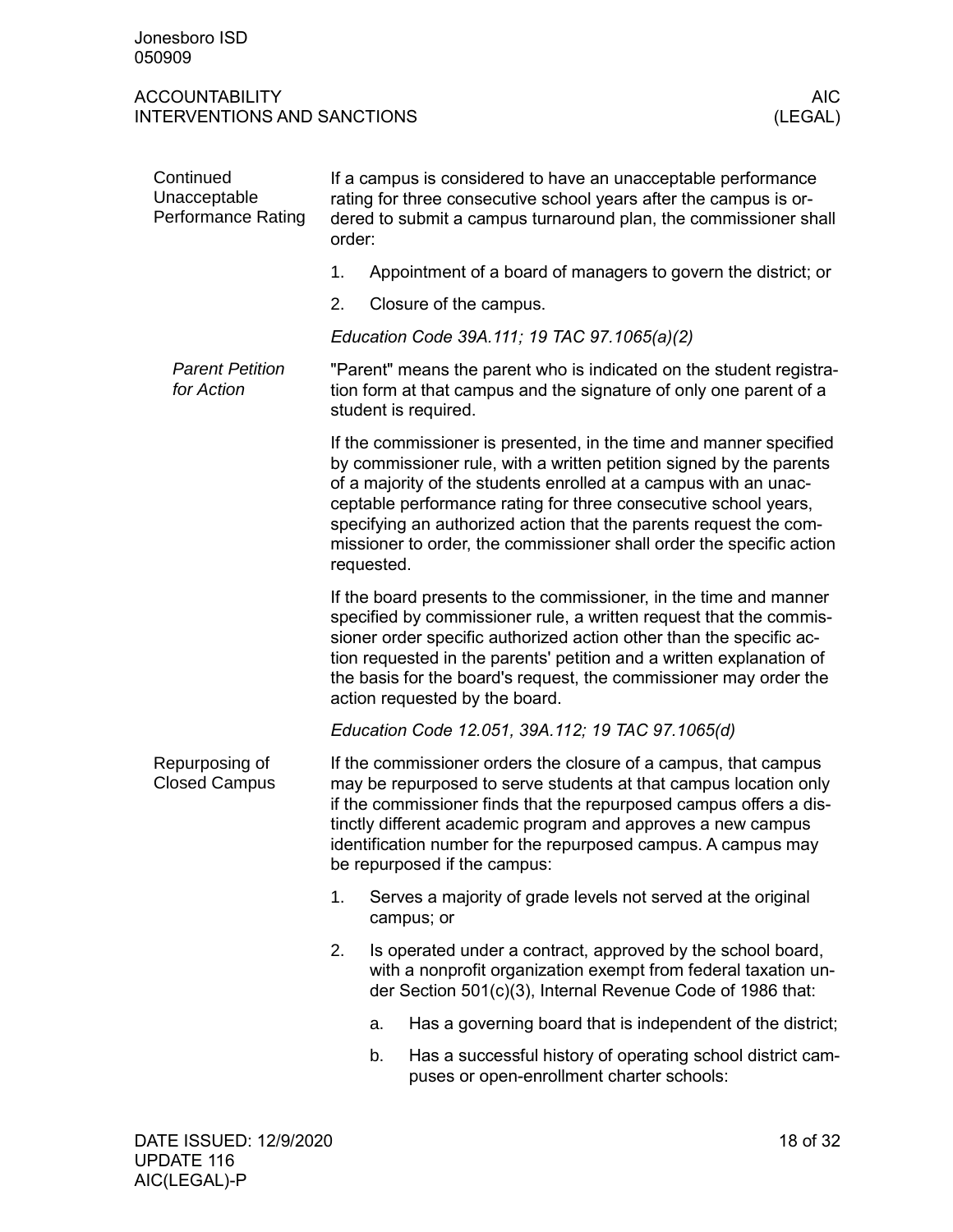<span id="page-18-3"></span><span id="page-18-2"></span><span id="page-18-1"></span><span id="page-18-0"></span>

|                                             |                   | (1) | That cumulatively serve 10,000 or more students;<br>and                                                                                                                                                                                                                                                                                              |
|---------------------------------------------|-------------------|-----|------------------------------------------------------------------------------------------------------------------------------------------------------------------------------------------------------------------------------------------------------------------------------------------------------------------------------------------------------|
|                                             |                   | (2) | A majority of which have been assigned an overall<br>performance rating of B or higher under Education<br>Code 39.054 for the preceding school year; and                                                                                                                                                                                             |
|                                             | C.                |     | Has been assigned an overall performance rating of B or<br>higher under Education Code 39.054 for the preceding<br>school year.                                                                                                                                                                                                                      |
| <b>Student Enrollment</b><br>and Assignment |                   |     | Any student assigned to a campus that has been closed must be<br>allowed to transfer to any other campus in the district that serves<br>that student's grade level and on request must be provided trans-<br>portation to the other campus.                                                                                                          |
|                                             | enroll.           |     | The commissioner may grant an exemption allowing students as-<br>signed to a closed campus to attend the repurposed campus if<br>there is no other campus in the district at which the students may                                                                                                                                                  |
| Noncontracted<br>Repurposed<br>Campus       |                   |     | The majority of students assigned to a campus that has been<br>closed and repurposed may not have attended that campus in the<br>previous school year if the campus was repurposed to serve a ma-<br>jority of grade levels not served at the original campus.                                                                                       |
| Enrollment<br>Provision in<br>Contract      |                   |     | A contract approved by the school board with a nonprofit organiza-<br>tion must provide that a student residing in the attendance zone of<br>the campus immediately before the campus was repurposed shall<br>be admitted for enrollment at the repurposed campus.                                                                                   |
|                                             |                   |     | Education Code 39A.113                                                                                                                                                                                                                                                                                                                               |
| <b>Targeted Technical</b><br>Assistance     | tion Code 39A.114 |     | If the commissioner determines that the basis for the unacceptable<br>performance of a campus for more than two consecutive school<br>years is limited to a specific condition that may be remedied with<br>targeted technical assistance, the commissioner may require the<br>district to contract for the appropriate technical assistance. Educa- |
| Commissioner<br>Authority                   |                   |     | A decision by the commissioner under the campus turnaround plan<br>subchapter of the Education Code is final and may not be ap-<br>pealed. Education Code 39A.116                                                                                                                                                                                    |
| <b>Alternative</b><br><b>Management</b>     | TAC 97.1073       |     | The commissioner shall appoint a monitor, conservator, manage-<br>ment team, or board of managers whenever such action is re-<br>quired, as determined by 19 Administrative Code 1073. Action un-<br>der any other section of 19 Administrative Code Chapter 97,<br>Subchapter EE is not a prerequisite to acting under this section. 19             |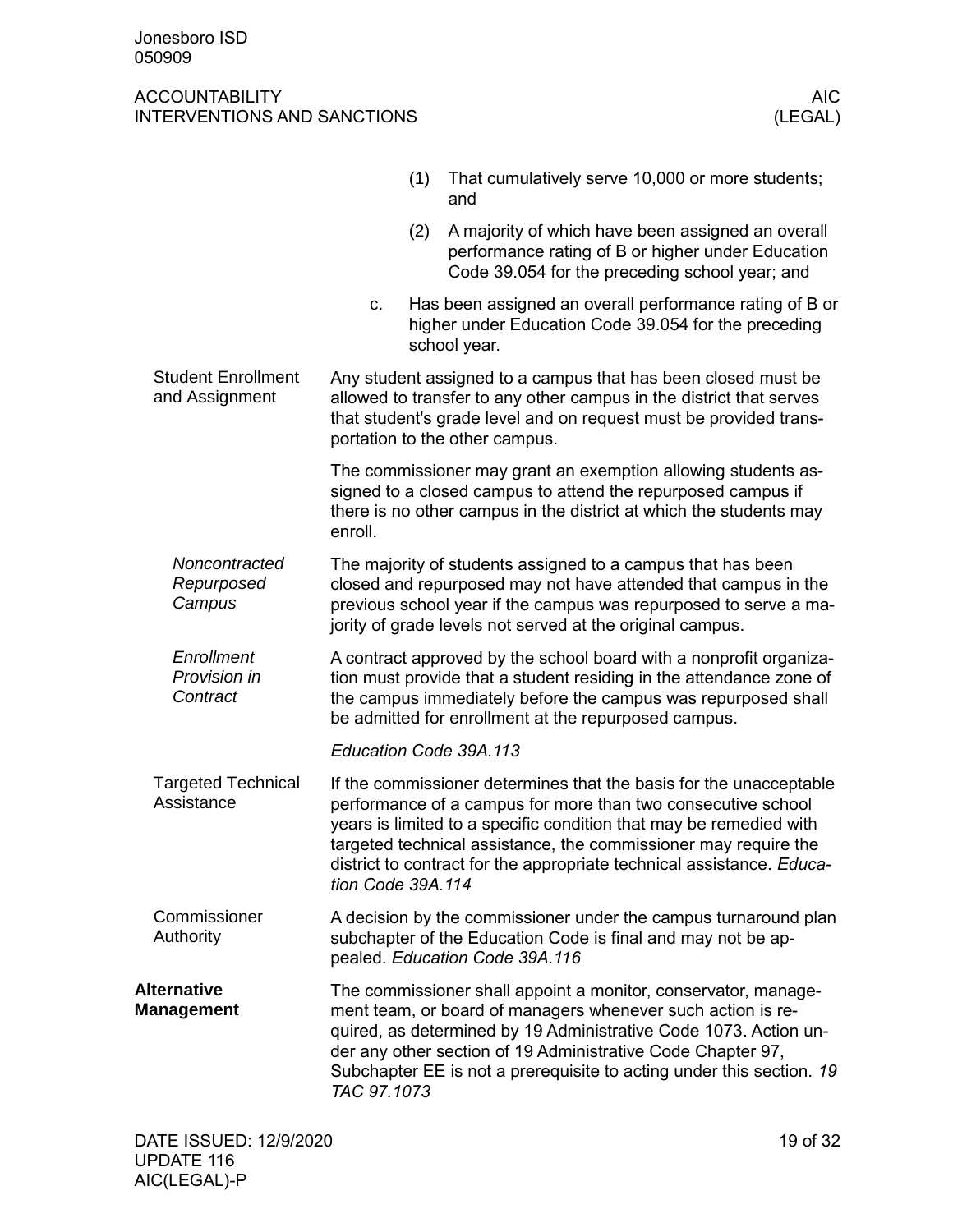<span id="page-19-1"></span><span id="page-19-0"></span>

| Solicitation of<br>Proposals                | If the commissioner orders alternative management of a campus,<br>the commissioner shall solicit proposals from qualified nonprofit en-<br>tities to assume management of the campus or appoint a school<br>district as provided below. The commissioner may solicit proposals<br>from qualified for-profit entities if a nonprofit entity has not re-<br>sponded to the commissioner's request for proposals. |                                                                                                                                                                                                    |  |  |  |  |
|---------------------------------------------|----------------------------------------------------------------------------------------------------------------------------------------------------------------------------------------------------------------------------------------------------------------------------------------------------------------------------------------------------------------------------------------------------------------|----------------------------------------------------------------------------------------------------------------------------------------------------------------------------------------------------|--|--|--|--|
|                                             |                                                                                                                                                                                                                                                                                                                                                                                                                | The commissioner may appoint a school district to assume man-<br>agement of the campus if the district:                                                                                            |  |  |  |  |
|                                             | 1.                                                                                                                                                                                                                                                                                                                                                                                                             | Is not the district in which the campus is located; and                                                                                                                                            |  |  |  |  |
|                                             | 2.                                                                                                                                                                                                                                                                                                                                                                                                             | Is located within the boundaries of the same regional educa-<br>tion service center as the campus.                                                                                                 |  |  |  |  |
|                                             | If a school district is appointed, the district shall assume manage-<br>ment of the campus in the same manner as a qualified entity or in<br>accordance with commissioner rule.                                                                                                                                                                                                                                |                                                                                                                                                                                                    |  |  |  |  |
|                                             | The commissioner may annually solicit proposals for the alternative<br>management of a campus. The commissioner shall notify a quali-<br>fied entity that has been approved as a provider under this section.                                                                                                                                                                                                  |                                                                                                                                                                                                    |  |  |  |  |
|                                             | Education Code 39A.151                                                                                                                                                                                                                                                                                                                                                                                         |                                                                                                                                                                                                    |  |  |  |  |
| Qualifications of<br><b>Managing Entity</b> | To qualify for consideration as a managing entity, the entity must<br>submit a proposal that provides information relating to the entity's<br>management and leadership team that will participate in manage-<br>ment of the campus under consideration, including information re-<br>lating to individuals who have:                                                                                          |                                                                                                                                                                                                    |  |  |  |  |
|                                             | 1.                                                                                                                                                                                                                                                                                                                                                                                                             | Documented success in whole school interventions that in-<br>creased the educational and performance levels of students<br>in campuses considered to have an unacceptable perfor-<br>mance rating; |  |  |  |  |
|                                             | 2.                                                                                                                                                                                                                                                                                                                                                                                                             | A proven record of effectiveness with programs assisting low-<br>performing students;                                                                                                              |  |  |  |  |
|                                             | 3.                                                                                                                                                                                                                                                                                                                                                                                                             | A proven ability to apply research-based school intervention<br>strategies;                                                                                                                        |  |  |  |  |
|                                             | 4.                                                                                                                                                                                                                                                                                                                                                                                                             | A proven record of financial ability to perform under the man-<br>agement contract; and                                                                                                            |  |  |  |  |
|                                             | 5.                                                                                                                                                                                                                                                                                                                                                                                                             | Any other experience or qualifications the commissioner de-<br>termines necessary.                                                                                                                 |  |  |  |  |
|                                             |                                                                                                                                                                                                                                                                                                                                                                                                                | In selecting a managing entity, the commissioner shall give prefer-<br>ence to a qualified entity that:                                                                                            |  |  |  |  |
|                                             | 1.                                                                                                                                                                                                                                                                                                                                                                                                             | Meets any of the commissioner's qualifications; and                                                                                                                                                |  |  |  |  |
| DATE ISSUED: 12/9/2020                      |                                                                                                                                                                                                                                                                                                                                                                                                                | 20 of 32                                                                                                                                                                                           |  |  |  |  |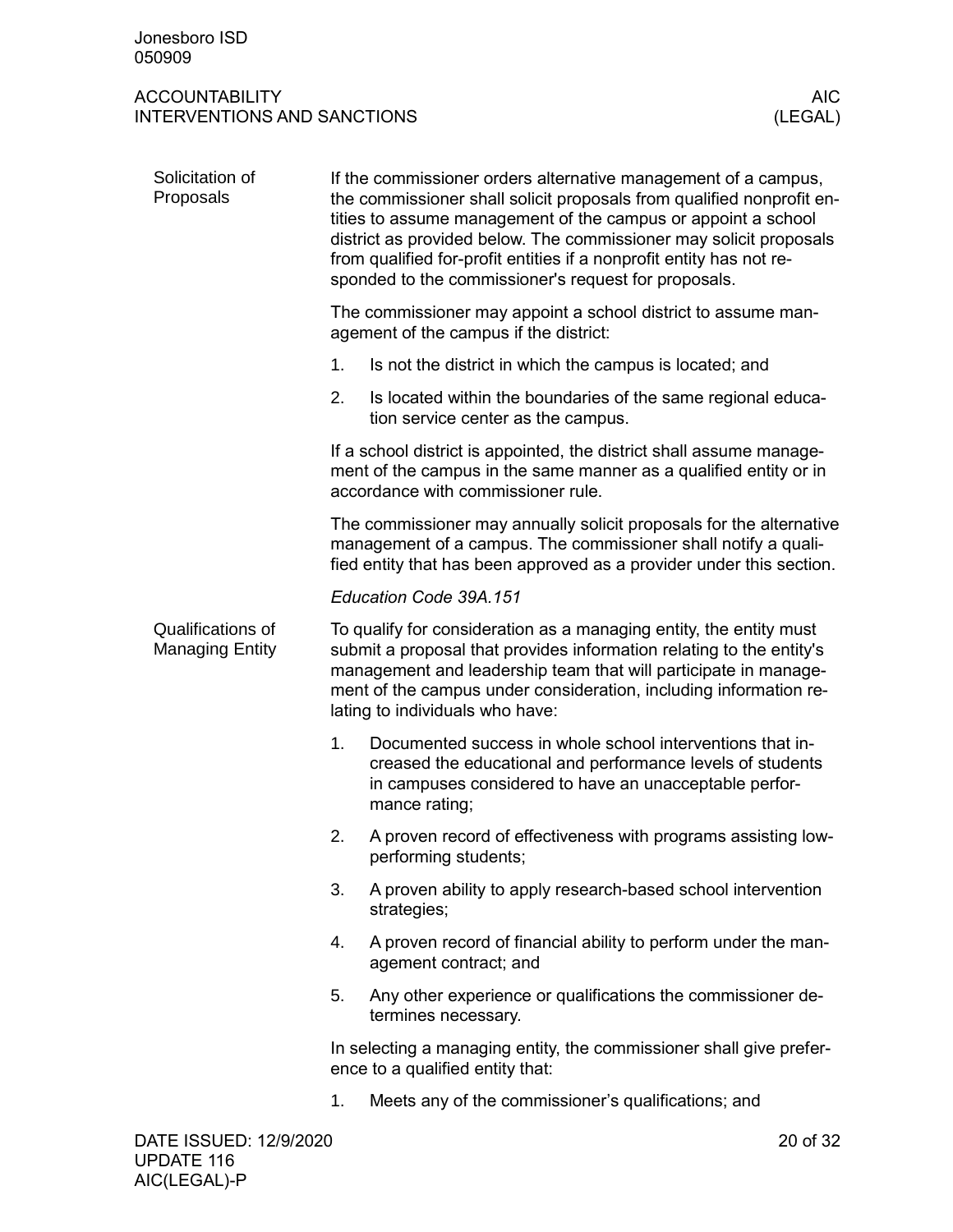<span id="page-20-0"></span>

|                                               | 2.                                                                                                                                                                                                                                                                                                                                                                                                               | Has documented success in educating students from similar<br>demographic groups and with similar educational needs as<br>the students who attend the campus to be operated by the<br>managing entity.                                                                                                                                                                       |  |  |
|-----------------------------------------------|------------------------------------------------------------------------------------------------------------------------------------------------------------------------------------------------------------------------------------------------------------------------------------------------------------------------------------------------------------------------------------------------------------------|-----------------------------------------------------------------------------------------------------------------------------------------------------------------------------------------------------------------------------------------------------------------------------------------------------------------------------------------------------------------------------|--|--|
|                                               |                                                                                                                                                                                                                                                                                                                                                                                                                  | Education Code 39A.152                                                                                                                                                                                                                                                                                                                                                      |  |  |
| Contract with<br><b>Managing Entity</b>       | If the commissioner has ordered alternative management of a cam-<br>pus, the district shall execute a contract with an approved provider<br>to serve as a managing entity for the campus. The term of the con-<br>tract may not exceed five years with an option to renew the con-<br>tract. The district must execute the contract and relinquish control<br>of the campus before January 1 of the school year. |                                                                                                                                                                                                                                                                                                                                                                             |  |  |
|                                               |                                                                                                                                                                                                                                                                                                                                                                                                                  | The management contract must include:                                                                                                                                                                                                                                                                                                                                       |  |  |
|                                               | 1.                                                                                                                                                                                                                                                                                                                                                                                                               | A provision describing the district's responsibilities in support-<br>ing the operation of the campus; and                                                                                                                                                                                                                                                                  |  |  |
|                                               | 2.                                                                                                                                                                                                                                                                                                                                                                                                               | Provisions approved by the commissioner requiring the man-<br>aging entity to demonstrate improvement in campus perfor-<br>mance, including negotiated performance measures.                                                                                                                                                                                                |  |  |
|                                               | Performance measures must be consistent with the priorities of Ed-<br>ucation Code Chapters 39 and 39A.                                                                                                                                                                                                                                                                                                          |                                                                                                                                                                                                                                                                                                                                                                             |  |  |
|                                               | The management contract must be approved by the commissioner<br>before the contract is executed. As appropriate, the commissioner<br>may require the district, as a term of the contract, to support the<br>campus in the same manner as the district was required to support<br>the campus before the execution of the contract.                                                                                |                                                                                                                                                                                                                                                                                                                                                                             |  |  |
|                                               | Education Code 39A.153; 19 TAC 97.1067                                                                                                                                                                                                                                                                                                                                                                           |                                                                                                                                                                                                                                                                                                                                                                             |  |  |
| <b>Extension of</b><br>Management<br>Contract |                                                                                                                                                                                                                                                                                                                                                                                                                  | The commissioner may require a district to extend the term of a<br>management contract with a managing entity if the commissioner<br>determines that extending the contract on expiration of the initial<br>term is in the best interest of the students attending the campus.<br>The terms of the contract must be approved by the commissioner.<br>Education Code 39A.154 |  |  |
| Evaluation of<br><b>Managing Entity</b>       |                                                                                                                                                                                                                                                                                                                                                                                                                  | The commissioner shall evaluate a managing entity's performance<br>on the first and second anniversaries of the date of the manage-<br>ment contract.                                                                                                                                                                                                                       |  |  |
|                                               |                                                                                                                                                                                                                                                                                                                                                                                                                  | If the evaluation fails to demonstrate improvement as negotiated<br>under the management contract by the first anniversary of the date<br>of the contract, the district may:                                                                                                                                                                                                |  |  |
|                                               | 1.                                                                                                                                                                                                                                                                                                                                                                                                               | Terminate the contract, with the commissioner's consent, for<br>nonperformance or breach of contract; and                                                                                                                                                                                                                                                                   |  |  |
| DATE ISSUED: 12/9/2020                        |                                                                                                                                                                                                                                                                                                                                                                                                                  | 21 of 32                                                                                                                                                                                                                                                                                                                                                                    |  |  |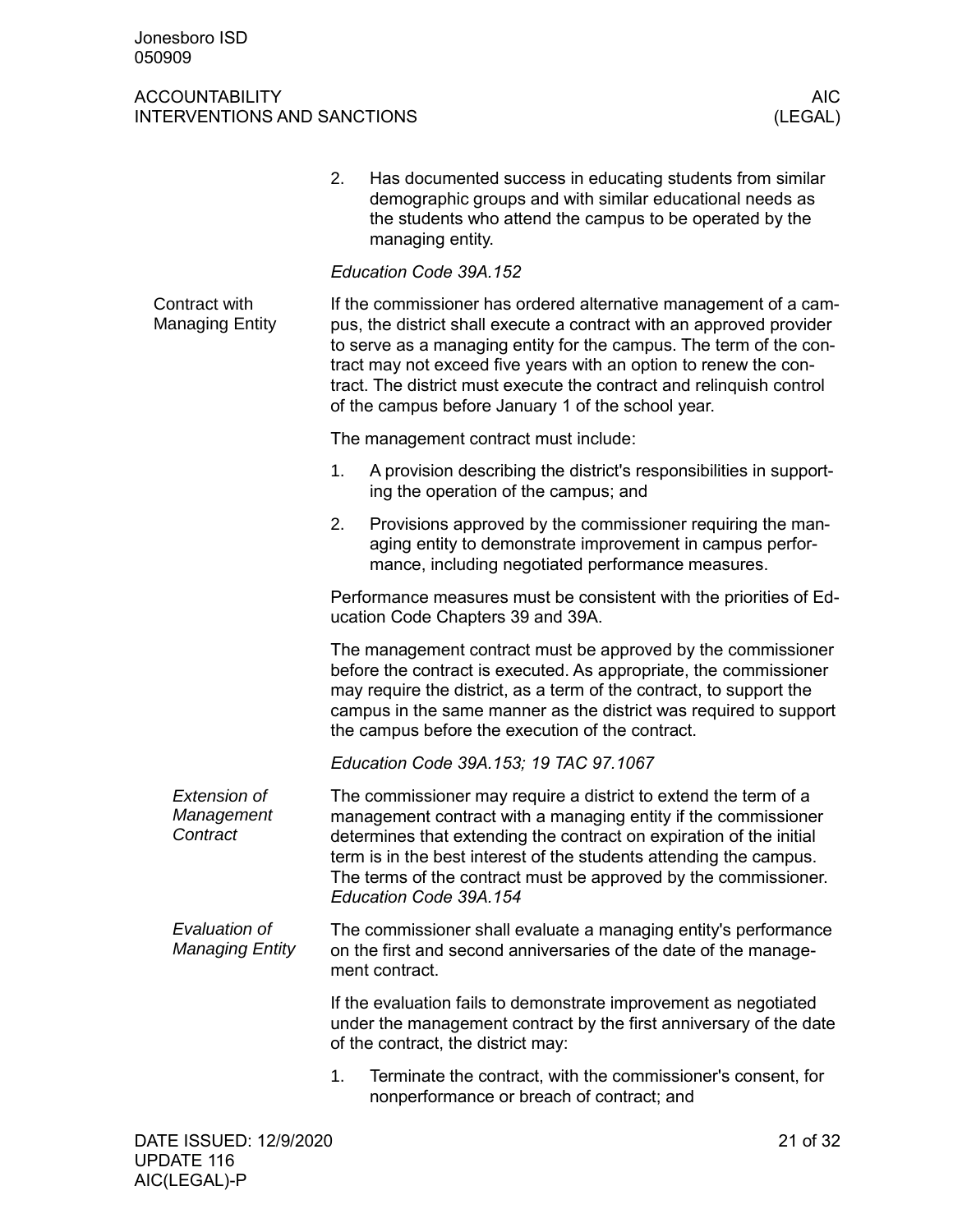<span id="page-21-3"></span><span id="page-21-2"></span><span id="page-21-1"></span><span id="page-21-0"></span>

|                                                  | 2.    | Select another provider from an approved list provided by the<br>commissioner.                                                                                                                                                                                                                                                       |
|--------------------------------------------------|-------|--------------------------------------------------------------------------------------------------------------------------------------------------------------------------------------------------------------------------------------------------------------------------------------------------------------------------------------|
|                                                  |       | If the evaluation fails to demonstrate significant improvement, as<br>determined by the commissioner, by the second anniversary of the<br>date of the management contract, the district shall:                                                                                                                                       |
|                                                  | 1.    | Terminate the contract; and                                                                                                                                                                                                                                                                                                          |
|                                                  | 2.    | Select another provider from an approved list provided by the<br>commissioner or resume operation of the campus if approved<br>by the commissioner.                                                                                                                                                                                  |
|                                                  |       | If the commissioner approves the district's resumed operation of<br>the campus, the commissioner shall assign a technical assistance<br>team to assist the campus.                                                                                                                                                                   |
|                                                  |       | Education Code 39A.155                                                                                                                                                                                                                                                                                                               |
| Cancellation of<br>Management<br>Contract        |       | If a campus receives an unacceptable performance rating for two<br>consecutive school years after a managing entity assumes man-<br>agement of the campus, the commissioner shall cancel the con-<br>tract with the managing entity. Education Code 39A.156                                                                          |
| Return of<br>Management to<br><b>District</b>    |       | Unless a campus has an unacceptable performance rating for<br>three consecutive school years [see Continued Unacceptable Per-<br>formance Rating, above], at the end of a management contract<br>term or on the cancellation of a management contract, the board<br>shall resume management of the campus. Education Code<br>39A.157 |
| Applicability of<br>Accountability<br>Provisions |       | Each campus operated by a managing entity is subject to Educa-<br>tion Code Chapters 39 and 39A in the same manner as any other<br>campus in the district. Education Code 39A.158                                                                                                                                                    |
| Funding                                          |       | The funding for a campus operated by a managing entity may not<br>be less than the funding of the other campuses in the district on a<br>per student basis so that the managing entity receives at least the<br>same funding the campus would otherwise have received. Educa-<br>tion Code 39A.159                                   |
| Open Meetings and<br><b>Public Information</b>   | tity: | With respect to the management of a campus by a managing en-                                                                                                                                                                                                                                                                         |
|                                                  | 1.    | A managing entity is considered to be a governmental body<br>for purposes of the Texas Open Meetings Act and Public In-<br>formation Act; and                                                                                                                                                                                        |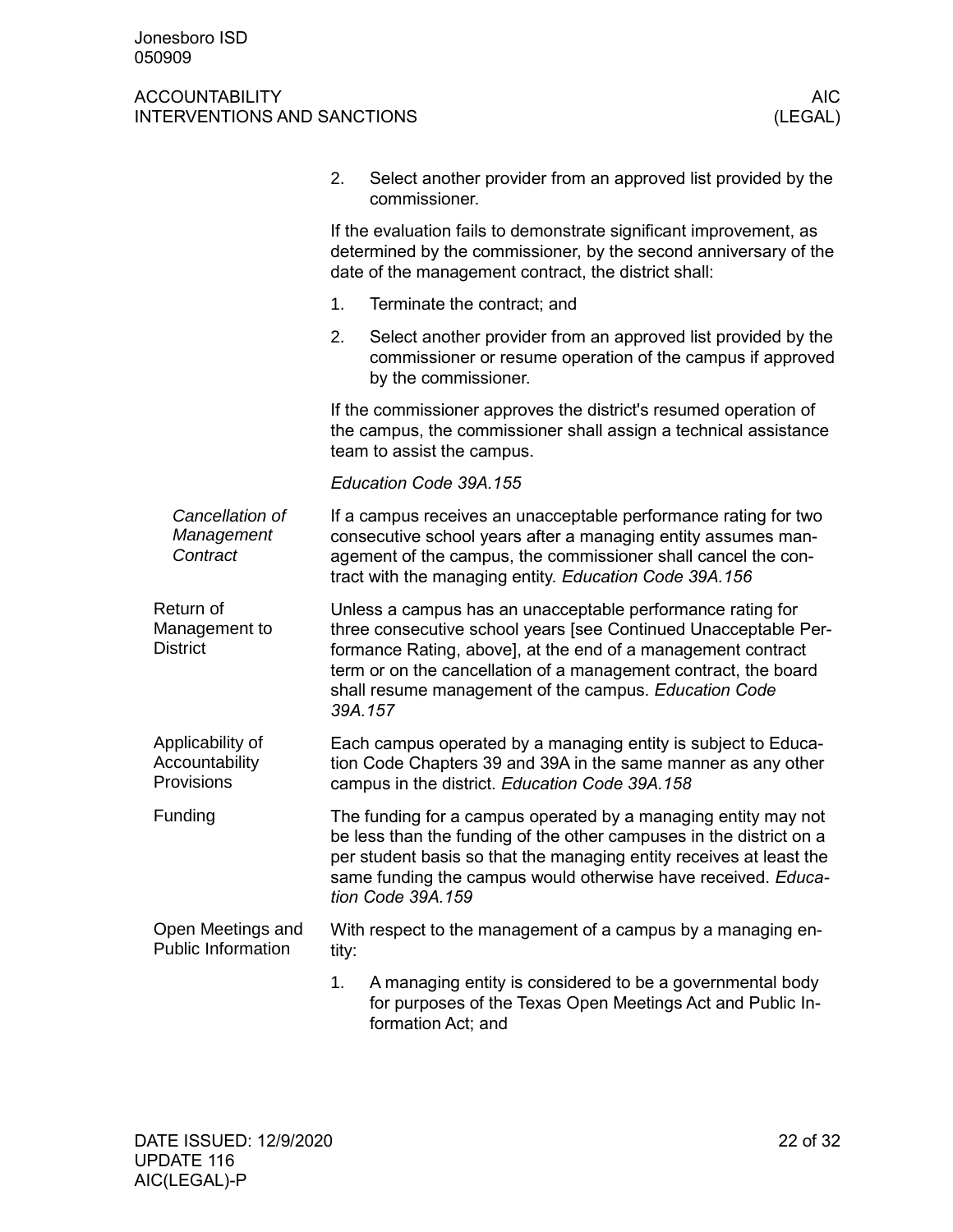<span id="page-22-3"></span><span id="page-22-2"></span><span id="page-22-1"></span><span id="page-22-0"></span>

|                                                                 | 2.                                                                                                                                                        | Any requirement in the Texas Open Meetings Act or Public In-<br>formation Act that applies to a school district or the board of<br>trustees of a district applies to a managing entity.                                                                                                                                                                                     |  |  |  |  |
|-----------------------------------------------------------------|-----------------------------------------------------------------------------------------------------------------------------------------------------------|-----------------------------------------------------------------------------------------------------------------------------------------------------------------------------------------------------------------------------------------------------------------------------------------------------------------------------------------------------------------------------|--|--|--|--|
|                                                                 |                                                                                                                                                           | Education Code 39A.160                                                                                                                                                                                                                                                                                                                                                      |  |  |  |  |
| <b>Board of Managers</b><br><b>General Powers</b><br>and Duties | A board of managers may exercise all of the powers and duties as-<br>signed to a board of trustees of a school district by law, rule, or reg-<br>ulation. |                                                                                                                                                                                                                                                                                                                                                                             |  |  |  |  |
|                                                                 |                                                                                                                                                           | A board of managers appointed by the commissioner is required to<br>take appropriate actions to resolve the conditions that caused a<br>campus to be subject to the commissioner's order, including<br>amending the district's budget, reassigning staff, or relocating aca-<br>demic programs. The commissioner may adopt rules necessary to<br>implement this subsection. |  |  |  |  |
|                                                                 |                                                                                                                                                           | Education Code 39A.201                                                                                                                                                                                                                                                                                                                                                      |  |  |  |  |
| <b>Board of Managers</b><br>of District                         | trict:                                                                                                                                                    | If the commissioner appoints a board of managers to govern a dis-                                                                                                                                                                                                                                                                                                           |  |  |  |  |
|                                                                 | 1.                                                                                                                                                        | The powers of the board are suspended for the period of the<br>appointment; and                                                                                                                                                                                                                                                                                             |  |  |  |  |
|                                                                 | 2.                                                                                                                                                        | The commissioner shall appoint a district superintendent.                                                                                                                                                                                                                                                                                                                   |  |  |  |  |
|                                                                 |                                                                                                                                                           | A board of managers appointed to govern a school district may<br>amend the budget of the district.                                                                                                                                                                                                                                                                          |  |  |  |  |
|                                                                 |                                                                                                                                                           | Education Code Chapter 39A applies to a school district governed<br>by a board of managers in the same manner it applies to any other<br>district.                                                                                                                                                                                                                          |  |  |  |  |
|                                                                 |                                                                                                                                                           | Education Code 39A.202                                                                                                                                                                                                                                                                                                                                                      |  |  |  |  |
| <b>Board of Managers</b><br>of Campus                           |                                                                                                                                                           | If the commissioner appoints a board of managers to govern a<br>campus:                                                                                                                                                                                                                                                                                                     |  |  |  |  |
|                                                                 | 1.                                                                                                                                                        | The powers of the board of trustees of the school district in re-<br>lation to the campus are suspended for the period of the ap-<br>pointment; and                                                                                                                                                                                                                         |  |  |  |  |
|                                                                 | 2.                                                                                                                                                        | The commissioner shall appoint a campus principal.                                                                                                                                                                                                                                                                                                                          |  |  |  |  |
|                                                                 |                                                                                                                                                           | A board of managers appointed to govern a campus may submit to<br>the commissioner for approval amendments to the budget of the<br>school district for the benefit of the campus. If the commissioner<br>approves the amendments, the board of trustees of the school dis-<br>trict shall adopt the amendments.                                                             |  |  |  |  |
|                                                                 |                                                                                                                                                           | Education Code 39A.203                                                                                                                                                                                                                                                                                                                                                      |  |  |  |  |
|                                                                 |                                                                                                                                                           |                                                                                                                                                                                                                                                                                                                                                                             |  |  |  |  |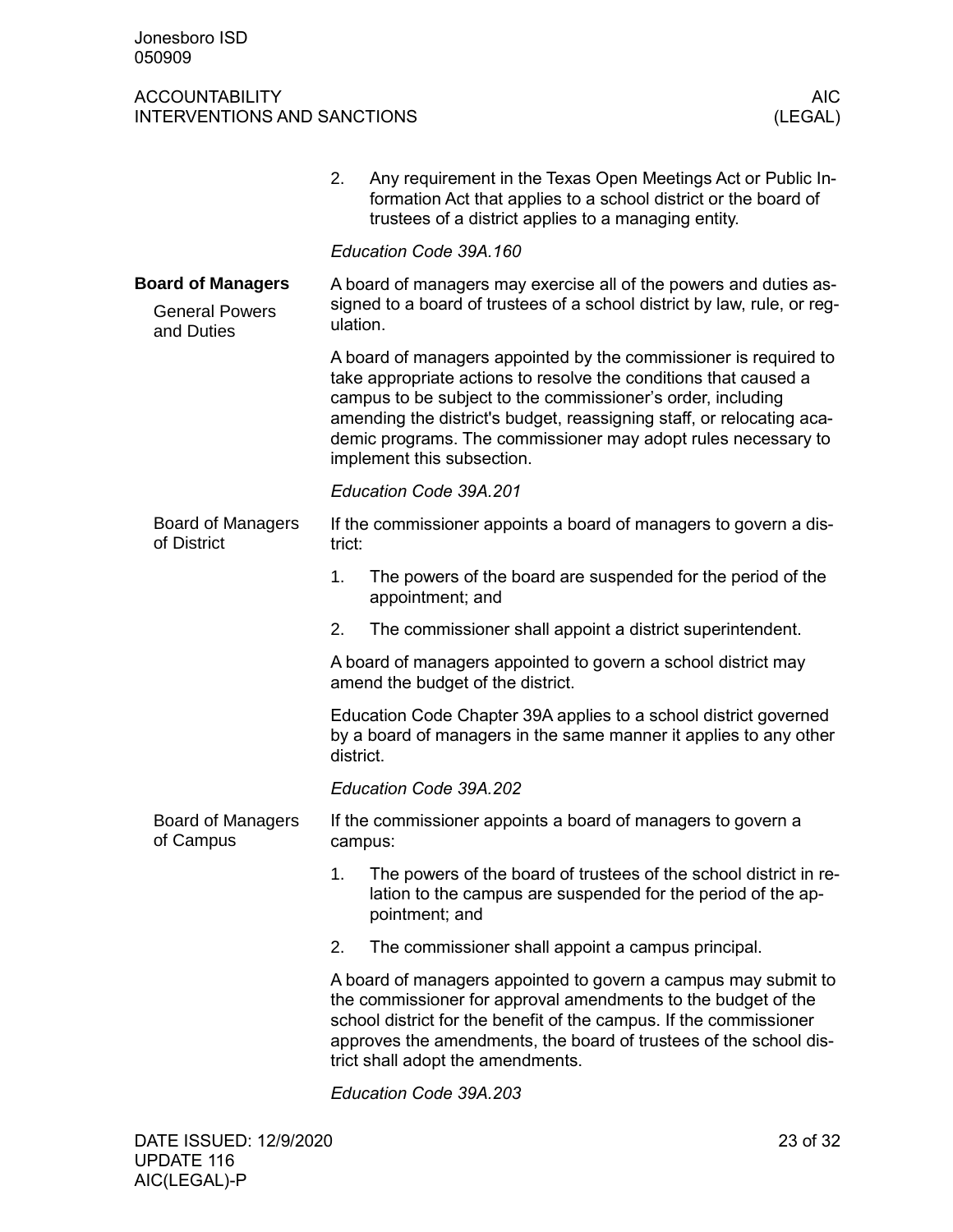<span id="page-23-4"></span><span id="page-23-3"></span><span id="page-23-2"></span><span id="page-23-1"></span><span id="page-23-0"></span>

| Jonesboro ISD<br>050909                                     |                                                                                                                                                                                                                                                                                                                                                                                                                                                                                                                                                                                                                                   |                |
|-------------------------------------------------------------|-----------------------------------------------------------------------------------------------------------------------------------------------------------------------------------------------------------------------------------------------------------------------------------------------------------------------------------------------------------------------------------------------------------------------------------------------------------------------------------------------------------------------------------------------------------------------------------------------------------------------------------|----------------|
| <b>ACCOUNTABILITY</b><br><b>INTERVENTIONS AND SANCTIONS</b> |                                                                                                                                                                                                                                                                                                                                                                                                                                                                                                                                                                                                                                   | AIC<br>(LEGAL) |
| Composition of<br><b>Board of Managers</b>                  | A board of managers appointed by the commissioner must, if pos-<br>sible, include community leaders, business representatives who<br>have expertise in leadership, and individuals who have knowledge<br>or expertise in the field of education. Education Code 39A.204                                                                                                                                                                                                                                                                                                                                                           |                |
| Training of Board of<br>Managers                            | The commissioner must provide each individual appointed to a<br>board of managers with training in effective leadership strategies.<br>Education Code 39A.205                                                                                                                                                                                                                                                                                                                                                                                                                                                                     |                |
|                                                             | The training in effective leadership strategies shall be provided by<br>TEA-approved authorized providers of board training to each indi-<br>vidual appointed by the commissioner to a board of managers,<br>and, following the expiration of the appointment of the board of<br>managers, to the board of trustees of the school district. 19 TAC<br>97.1073(h)                                                                                                                                                                                                                                                                  |                |
| Compensation                                                | The commissioner may authorize payment of a board of managers<br>from TEA funds.                                                                                                                                                                                                                                                                                                                                                                                                                                                                                                                                                  |                |
|                                                             | A conservator or a member of a management team appointed to<br>serve on a board of managers may continue to be compensated as<br>determined by the commissioner.                                                                                                                                                                                                                                                                                                                                                                                                                                                                  |                |
|                                                             | Education Code 39A.206                                                                                                                                                                                                                                                                                                                                                                                                                                                                                                                                                                                                            |                |
| Replacement of<br>Member of Board of<br>Managers            | The commissioner may at any time replace a member of a board of<br>managers. The commissioner may adopt rules necessary to imple-<br>ment this section. Education Code 39A.207                                                                                                                                                                                                                                                                                                                                                                                                                                                    |                |
| <b>Expiration of</b><br>Appointment                         | A board of managers shall, during the period of the appointment,<br>order the election of members of the board of trustees of the<br>school district in accordance with the law. The members of the<br>board of trustees do not assume any powers or duties after the<br>election until the appointment of the board of managers expires.                                                                                                                                                                                                                                                                                         |                |
|                                                             | Not later than the second anniversary of the date the board of<br>managers of a school district was appointed, the commissioner<br>shall notify the board of managers and the board of trustees of the<br>date on which the appointment of the board of managers will ex-<br>pire. Following each of the last three years of the period of the ap-<br>pointment, one-third of the members of the board of managers<br>shall be replaced by the number of members of the board of trus-<br>tees who were elected at an election that constitutes, as closely as<br>possible, one-third of the membership of the board of trustees. |                |
|                                                             | If, before the second anniversary of the date the board of manag-<br>ers of a school district was appointed, the commissioner deter-<br>mines, after receiving local feedback, that insufficient progress has                                                                                                                                                                                                                                                                                                                                                                                                                     |                |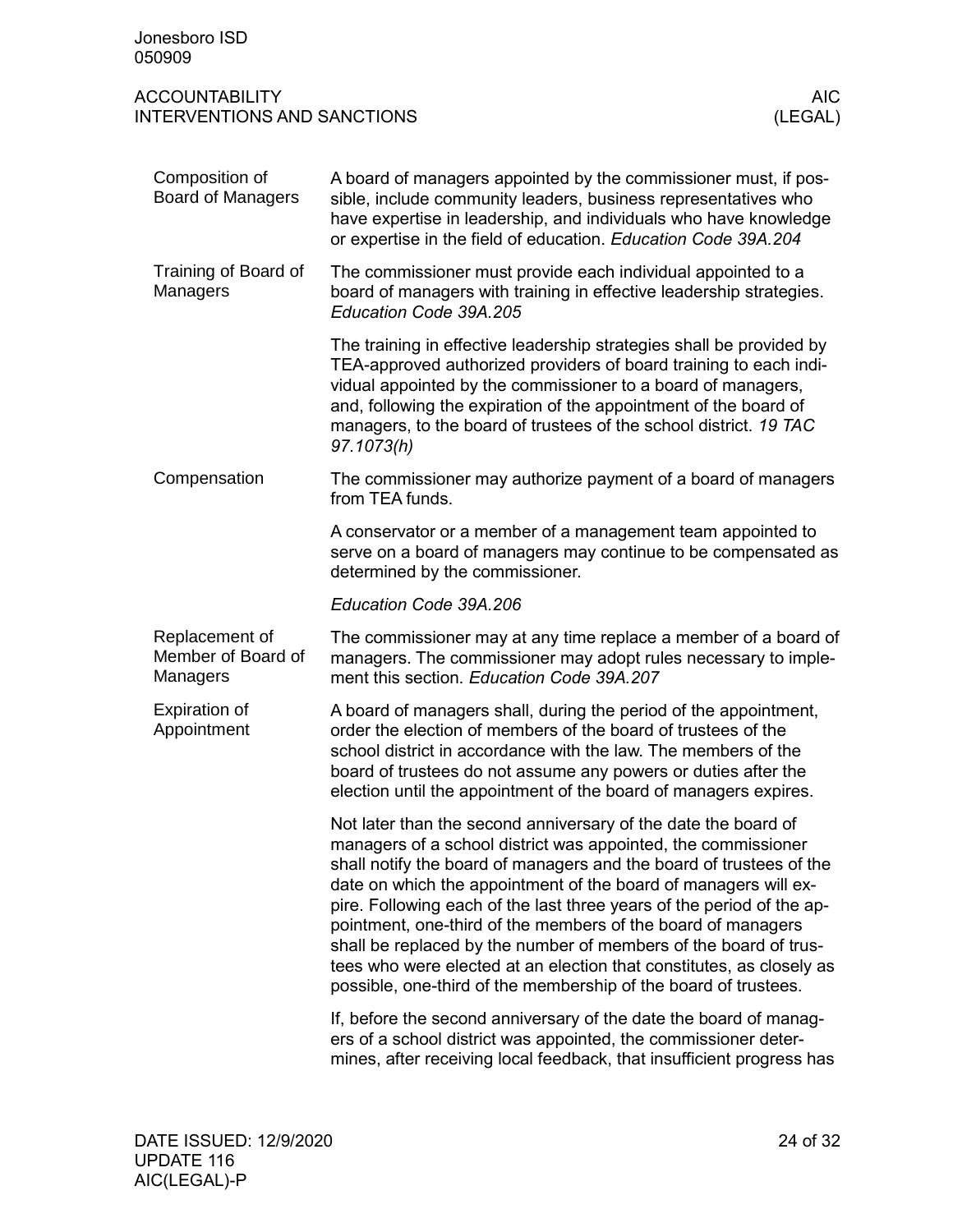<span id="page-24-2"></span><span id="page-24-1"></span><span id="page-24-0"></span>

|                                                    |    | been made toward improving the academic or financial perfor-<br>mance of the district, the commissioner may extend the authority of<br>the board of managers for a period of up to two additional years.                                                                                                                                                                                       |
|----------------------------------------------------|----|------------------------------------------------------------------------------------------------------------------------------------------------------------------------------------------------------------------------------------------------------------------------------------------------------------------------------------------------------------------------------------------------|
|                                                    |    | On the expiration of the appointment of the board of managers, the<br>board of trustees assumes all of the powers and duties assigned to<br>a board of trustees by law, rule, or regulation.                                                                                                                                                                                                   |
|                                                    |    | Following the expiration of the period of appointment of a board of<br>managers for a school district, the commissioner shall provide<br>training in effective leadership strategies to the board of trustees.                                                                                                                                                                                 |
|                                                    |    | Education Code 39A.208; 19 TAC 97.1073                                                                                                                                                                                                                                                                                                                                                         |
| <b>Removal of Board</b><br>of Managers             |    | The commissioner may remove a board of managers appointed to<br>govern a school district only if the campus that was the basis for<br>the appointment of the board of managers receives an acceptable<br>performance rating for two consecutive school years.                                                                                                                                  |
|                                                    |    | If a campus that was the basis for the appointment of a board of<br>managers receives an unacceptable performance rating for two ad-<br>ditional consecutive years following the appointment of the board<br>of managers, the commissioner may remove the board of manag-<br>ers and, in consultation with the local community, may appoint a<br>new board of managers to govern the district. |
|                                                    |    | Following the removal of a board of managers, or at the request of<br>a managing entity to oversee the implementation of alternative<br>management, the commissioner may appoint a conservator or<br>monitor for the district to ensure district-level support for low-per-<br>forming campuses and to oversee the implementation of the up-<br>dated targeted improvement plan.               |
|                                                    |    | Education Code 39A.209; 19 TAC 97.1073                                                                                                                                                                                                                                                                                                                                                         |
| <b>Challenge of</b><br>Intervention or<br>Sanction |    | A district that challenges the commissioner's decision to close the<br>district or a campus or to pursue alternative management of a cam-<br>pus must appeal the decision as provided below.                                                                                                                                                                                                   |
| Review of<br>Sanctions by SOAH                     |    | A challenge is under the substantial evidence rule [see Govern-<br>ment Code, Chapter 2001, Subchapter G]. The commissioner shall<br>adopt procedural rules for a challenge under this section.                                                                                                                                                                                                |
|                                                    |    | Notwithstanding other law:                                                                                                                                                                                                                                                                                                                                                                     |
|                                                    | 1. | The State Office of Administrative Hearings (SOAH) shall con-<br>duct an expedited review of a challenge;                                                                                                                                                                                                                                                                                      |
|                                                    | 2. | The administrative law judge shall issue a final order not later<br>than the 30th day after the date on which the hearing is finally<br>closed;                                                                                                                                                                                                                                                |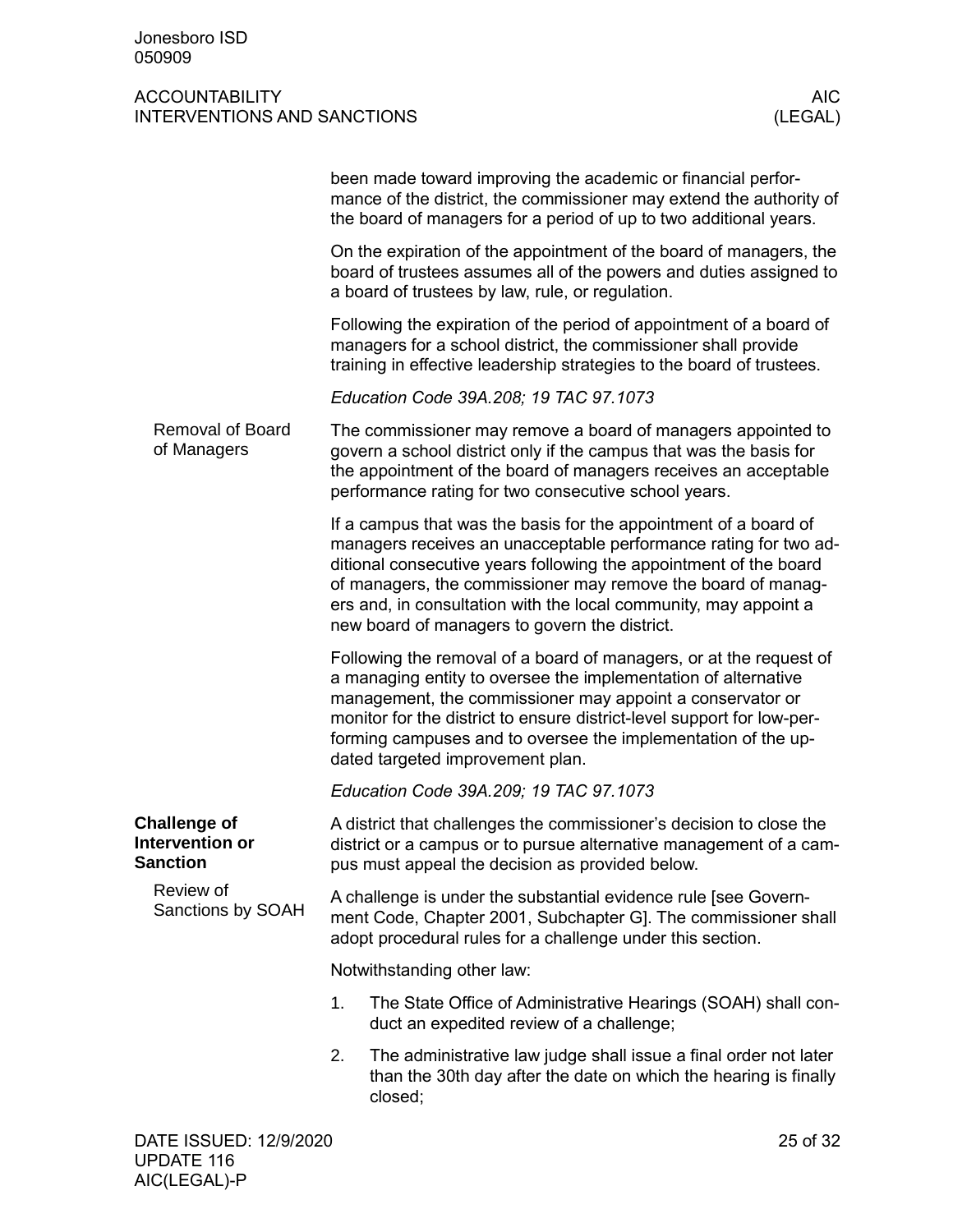<span id="page-25-2"></span><span id="page-25-1"></span><span id="page-25-0"></span>

|                                        | 3.                                                                                                                                                                                                                                                                                                                                            | The decision of the administrative law judge is final and may<br>not be appealed; and                                                                  |  |  |  |
|----------------------------------------|-----------------------------------------------------------------------------------------------------------------------------------------------------------------------------------------------------------------------------------------------------------------------------------------------------------------------------------------------|--------------------------------------------------------------------------------------------------------------------------------------------------------|--|--|--|
|                                        | 4.                                                                                                                                                                                                                                                                                                                                            | The decision of the administrative law judge may set an effec-<br>tive date for an action under this section.                                          |  |  |  |
|                                        |                                                                                                                                                                                                                                                                                                                                               | Education Code 39A.301                                                                                                                                 |  |  |  |
| <b>Annual Review</b>                   | The commissioner shall annually review the performance of a dis-<br>trict or campus subject to intervention and sanction to determine<br>the appropriate actions to be implemented.                                                                                                                                                           |                                                                                                                                                        |  |  |  |
|                                        | The commissioner must review at least annually the performance<br>of a district for which the accreditation status or performance rating<br>has been lowered due to insufficient student performance and may<br>not raise the accreditation status or performance rating until the<br>district has demonstrated improved student performance. |                                                                                                                                                        |  |  |  |
|                                        | If the review reveals a lack of improvement, the commissioner shall<br>increase the level of state intervention and sanction unless the<br>commissioner finds good cause for maintaining the current status.                                                                                                                                  |                                                                                                                                                        |  |  |  |
|                                        | Education Code 39A.901                                                                                                                                                                                                                                                                                                                        |                                                                                                                                                        |  |  |  |
| Increasing Intensity                   | If a district or campus does not exhibit improvement in student per-<br>formance, the commissioner may increase the intensity of interven-<br>tion and sanction that would otherwise be required by statute or<br>rule, including ordering campus closure, district annexation, or ap-<br>pointment of a board of managers.                   |                                                                                                                                                        |  |  |  |
|                                        | For purposes of this section, improvement means an increase in<br>the scaled score for the overall academic performance rating under<br>Education Code Chapter 39.                                                                                                                                                                            |                                                                                                                                                        |  |  |  |
|                                        |                                                                                                                                                                                                                                                                                                                                               | 19 TAC 97.1070(a)-(b)                                                                                                                                  |  |  |  |
| <b>Special</b><br><b>Accreditation</b> | The commissioner may authorize a special accreditation investiga-<br>tion:                                                                                                                                                                                                                                                                    |                                                                                                                                                        |  |  |  |
| Investigations                         | 1.                                                                                                                                                                                                                                                                                                                                            | When excessive numbers of absences of students eligible to<br>be tested on state assessment instruments are determined;                                |  |  |  |
|                                        | 2.                                                                                                                                                                                                                                                                                                                                            | When excessive numbers of allowable exemptions from the<br>required state assessment are determined;                                                   |  |  |  |
|                                        | 3.                                                                                                                                                                                                                                                                                                                                            | In response to complaints to TEA of alleged violations of civil<br>rights or other requirements imposed on the state by federal<br>law or court order; |  |  |  |
|                                        | 4.                                                                                                                                                                                                                                                                                                                                            | In response to established compliance reviews of the district's<br>financial accounting practices and state and federal reporting<br>requirements;     |  |  |  |
| DATE ISSUED: 12/9/2020                 |                                                                                                                                                                                                                                                                                                                                               | 26 of 32                                                                                                                                               |  |  |  |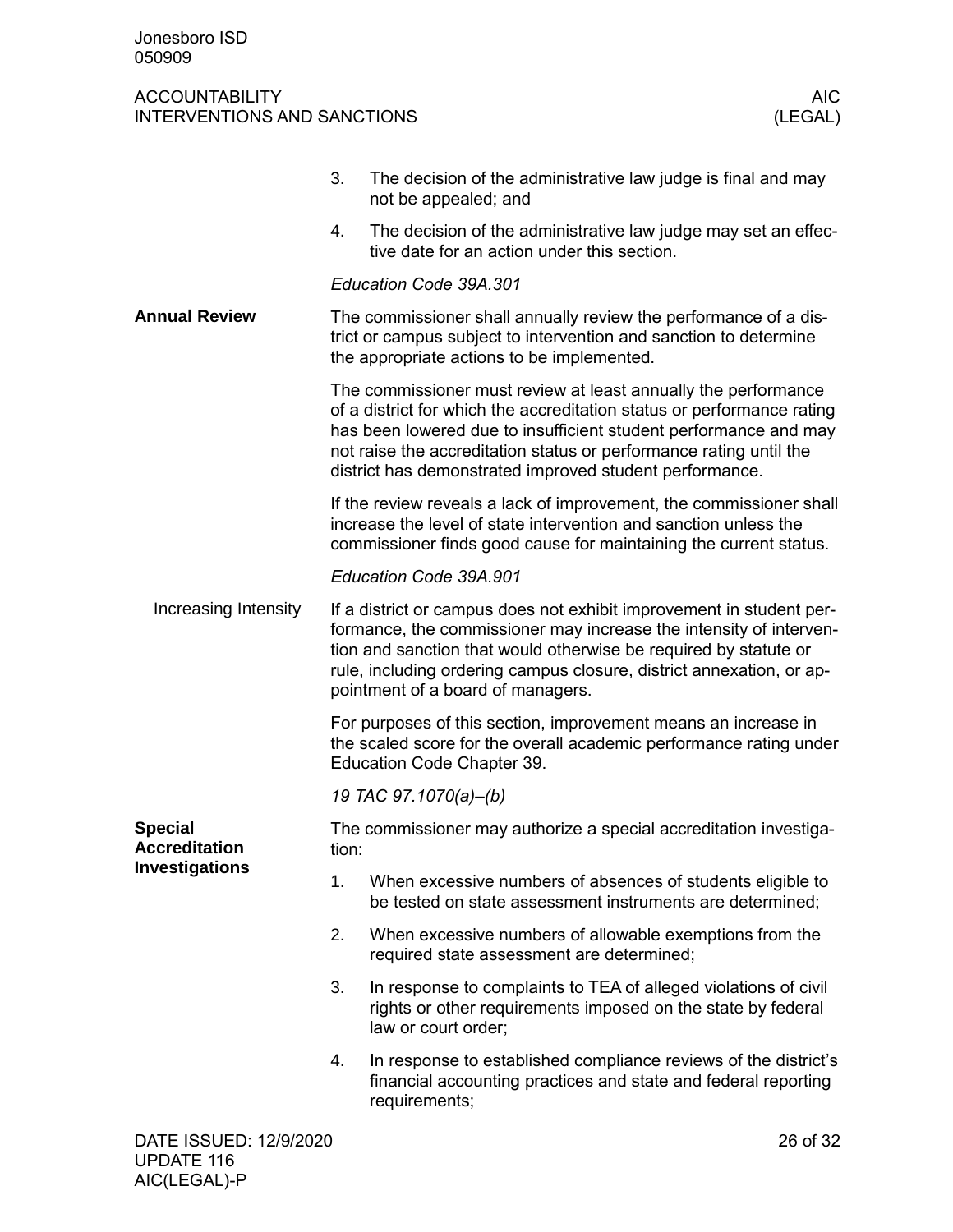#### ACCOUNTABILITY AND ALCOUNTABILITY INTERVENTIONS AND SANCTIONS (LEGAL)

- 5. When extraordinary numbers of student placements in disciplinary alternative education programs, other than placements under Education Code 37.006 and 37.007, are determined;
- 6. In response to an allegation involving a conflict between members of the board or between the board and the district administration if it appears that the conflict involves a violation of a role or duty of the board members or the administration clearly defined by the Education Code. If TEA's findings indicate the board has observed a lawfully adopted policy, TEA may not substitute its judgment for that of the board;
- 7. When excessive numbers of students in special education programs are assessed through modified assessment instruments;
- 8. In response to an allegation regarding, or an analysis using a statistical method result indicating, a possible violation of an assessment instrument security procedure;
- 9. When a significant pattern of decreased academic performance has developed as a result of the promotion in the preceding two school years of students who did not perform satisfactorily on the state assessments;
- 10. When excessive numbers of students eligible to enroll fail to complete an Algebra II course or any other advanced course as determined by the commissioner;
- 11. When resource allocation practices indicate a potential for significant improvement in resource allocation;
- 12. When a disproportionate number of students of a particular demographic group is graduating with a particular endorsement;
- 13. When an excessive number of students is graduating with a particular endorsement;
- 14. When a school district for any reason fails to produce, at the request of TEA, evidence or an investigation report relating to an educator who is under investigation by the State Board for Educator Certification;
- 15. In response to a complaint with respect to alleged inaccurate data that is reported through PEIMS or through other reports required by state or federal law or rule or court order and that is used by TEA to make a determination relating to public school accountability, including accreditation, under Education Code Chapter 39;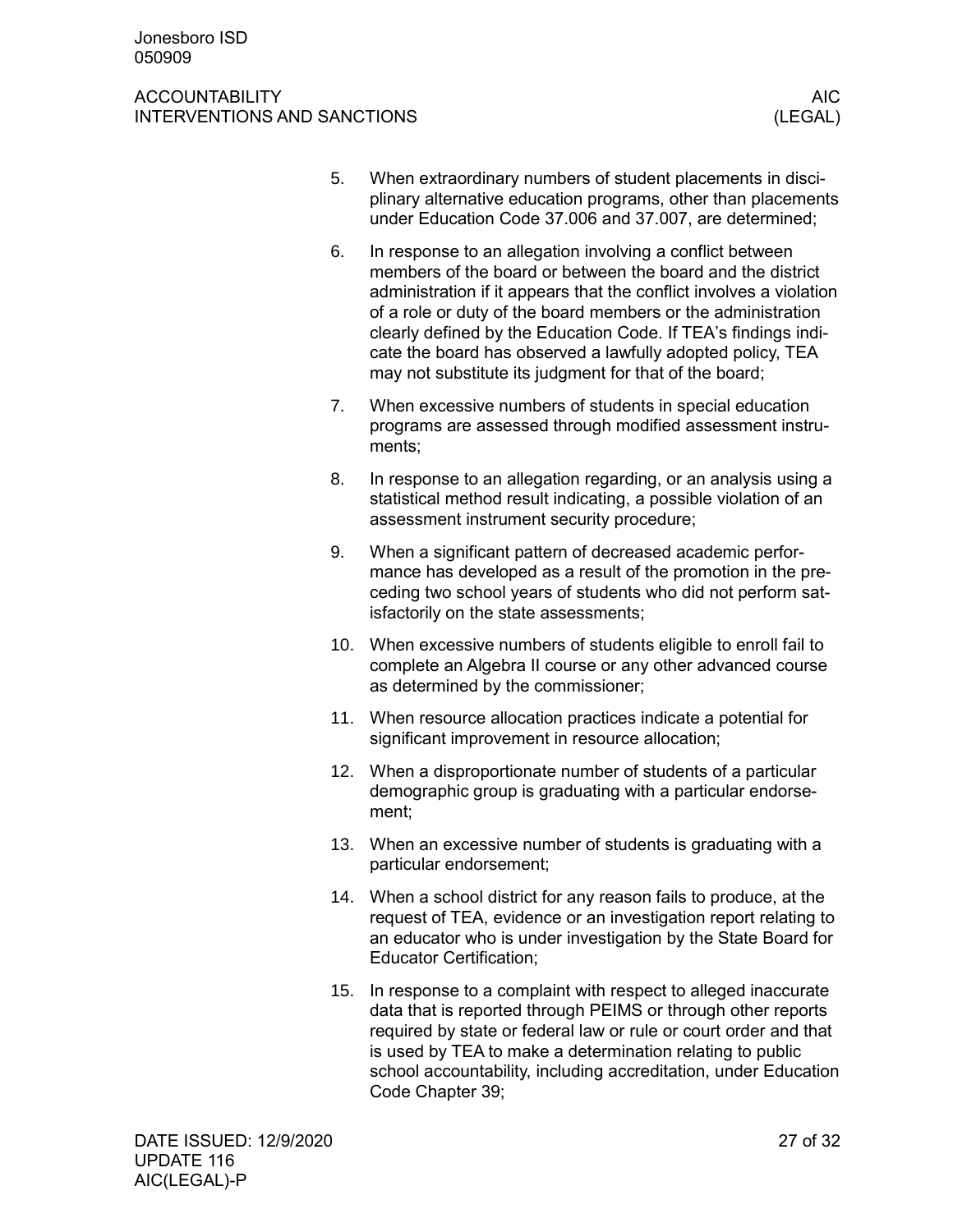<span id="page-27-3"></span><span id="page-27-2"></span><span id="page-27-1"></span><span id="page-27-0"></span>

|                                                                                                | 16.                                                                                                                                                                                                                                                                                                                              | In response to repeated complaints concerning imposition of<br>excessive paperwork requirements on classroom teachers; or                                                                                                                                                                                                                                                                |  |  |  |  |
|------------------------------------------------------------------------------------------------|----------------------------------------------------------------------------------------------------------------------------------------------------------------------------------------------------------------------------------------------------------------------------------------------------------------------------------|------------------------------------------------------------------------------------------------------------------------------------------------------------------------------------------------------------------------------------------------------------------------------------------------------------------------------------------------------------------------------------------|--|--|--|--|
|                                                                                                | 17.                                                                                                                                                                                                                                                                                                                              | As the commissioner otherwise determines necessary.                                                                                                                                                                                                                                                                                                                                      |  |  |  |  |
|                                                                                                | Education Code $39.057(a)$ –(c)                                                                                                                                                                                                                                                                                                  |                                                                                                                                                                                                                                                                                                                                                                                          |  |  |  |  |
|                                                                                                |                                                                                                                                                                                                                                                                                                                                  | TEA shall adopt written procedures for conducting special accredi-<br>tation investigations, including procedures that allow TEA to obtain<br>information from district employees in a manner that prevents a<br>district or campus from screening the information. Education Code<br>39.058(a); 19 TAC 102.1401                                                                         |  |  |  |  |
| Commissioner<br>Action                                                                         |                                                                                                                                                                                                                                                                                                                                  | Based on the results of a special accreditation investigation, the<br>commissioner may:                                                                                                                                                                                                                                                                                                  |  |  |  |  |
|                                                                                                | 1.                                                                                                                                                                                                                                                                                                                               | Take appropriate action under Education Code Chapter 39A,<br>[see Interventions and Sanctions for School Districts, above];                                                                                                                                                                                                                                                              |  |  |  |  |
|                                                                                                | 2.                                                                                                                                                                                                                                                                                                                               | Lower the district's accreditation status or a district's or cam-<br>pus's performance rating; or                                                                                                                                                                                                                                                                                        |  |  |  |  |
|                                                                                                | 3.                                                                                                                                                                                                                                                                                                                               | Take action under both items 1 and 2 above.                                                                                                                                                                                                                                                                                                                                              |  |  |  |  |
|                                                                                                | Regardless of whether the commissioner lowers the accreditation<br>status or a district's or campus's performance rating, the commis-<br>sioner may impose one of the district- or campus-level interven-<br>tions or sanctions under Education Code 39A.002 [see Interven-<br>tions and Sanctions for School Districts, above]. |                                                                                                                                                                                                                                                                                                                                                                                          |  |  |  |  |
|                                                                                                |                                                                                                                                                                                                                                                                                                                                  | Education Code 39.057(d), (e)                                                                                                                                                                                                                                                                                                                                                            |  |  |  |  |
| <b>Miscellaneous</b><br><b>Provisions</b><br>Acquisition of<br>Professional<br><b>Services</b> |                                                                                                                                                                                                                                                                                                                                  | In addition to other authorized interventions and sanctions, the<br>commissioner may order a district or campus to acquire profes-<br>sional services at the expense of the district or campus to address<br>the applicable financial, assessment, data quality, program, perfor-<br>mance, or governance deficiency. The commissioner's order may<br>require the district or campus to: |  |  |  |  |
|                                                                                                | 1.                                                                                                                                                                                                                                                                                                                               | Select or be assigned an external auditor, data quality expert,<br>professional authorized to monitor district assessment instru-<br>ment administration, or curriculum or program expert; or                                                                                                                                                                                            |  |  |  |  |
|                                                                                                | 2.                                                                                                                                                                                                                                                                                                                               | Provide for or participate in the appropriate training of district<br>staff or board members in the case of a district, or campus<br>staff, in the case of a campus.                                                                                                                                                                                                                     |  |  |  |  |
|                                                                                                |                                                                                                                                                                                                                                                                                                                                  | Education Code 39A.902                                                                                                                                                                                                                                                                                                                                                                   |  |  |  |  |
| Costs Paid by<br><b>District</b>                                                               |                                                                                                                                                                                                                                                                                                                                  | The costs of providing a monitor, conservator, management team,<br>campus intervention team, technical assistance team, managing<br>entity, or service provider shall be paid by the district. If the district                                                                                                                                                                           |  |  |  |  |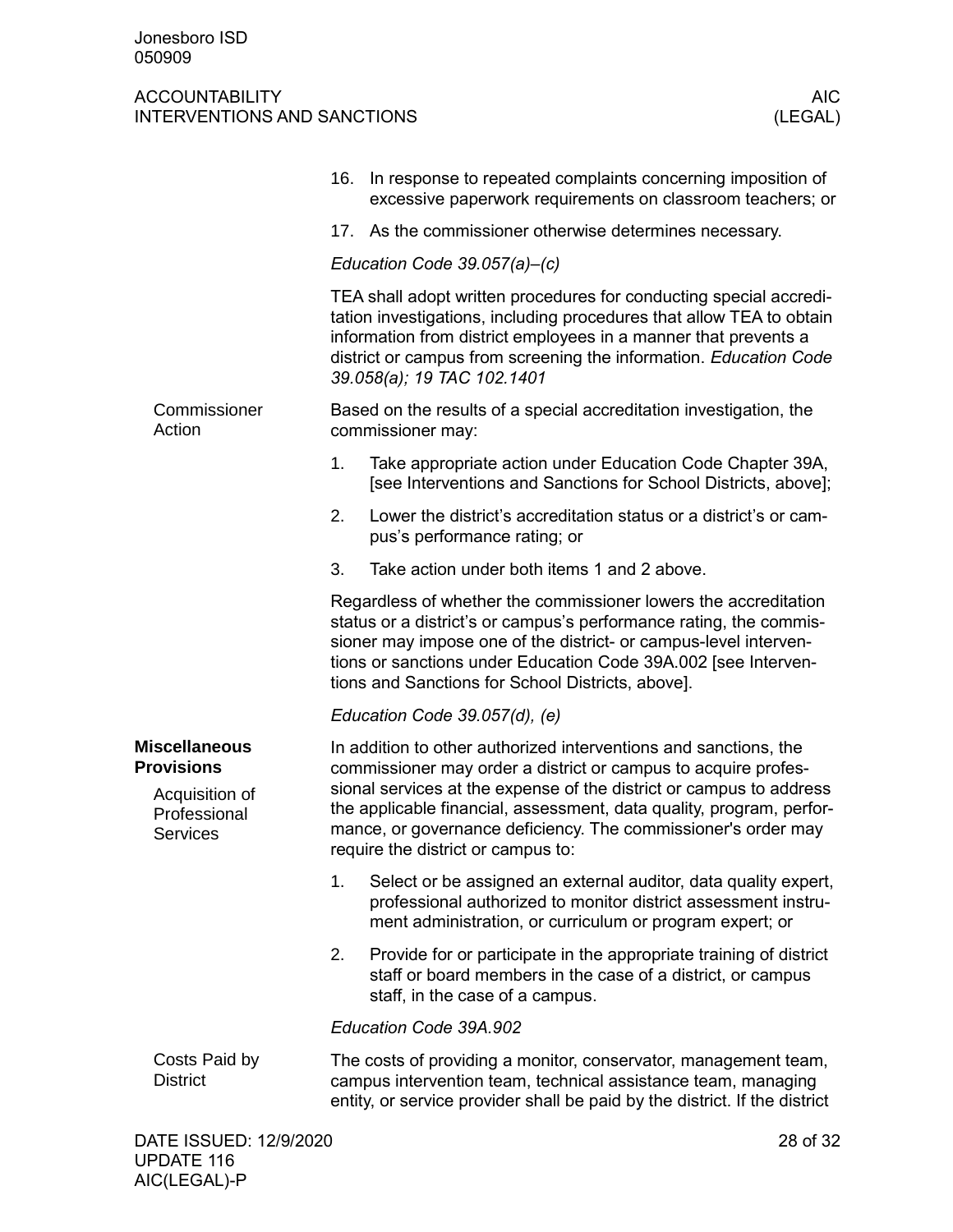<span id="page-28-0"></span>

|                                                            | fails or refuses to pay the costs in a timely manner, the commis-<br>sioner may:                                                                                                                                                                                                                                                           |                                                                                                        |                                                                                                                                             |  |  |
|------------------------------------------------------------|--------------------------------------------------------------------------------------------------------------------------------------------------------------------------------------------------------------------------------------------------------------------------------------------------------------------------------------------|--------------------------------------------------------------------------------------------------------|---------------------------------------------------------------------------------------------------------------------------------------------|--|--|
|                                                            | 1.                                                                                                                                                                                                                                                                                                                                         | Pay the costs using amounts withheld from any funds to<br>which the district is otherwise entitled; or |                                                                                                                                             |  |  |
|                                                            | 2.                                                                                                                                                                                                                                                                                                                                         |                                                                                                        | Recover the amount of the costs in the manner provided for<br>recovery of an over allocation of state funds under Education<br>Code 48.272. |  |  |
|                                                            | Education Code 39A.903                                                                                                                                                                                                                                                                                                                     |                                                                                                        |                                                                                                                                             |  |  |
| <b>Monitoring Reviews</b><br>and On-Site<br>Investigations | Except as provided by Education Code 7.028(a), the commissioner<br>may direct TEA to conduct monitoring reviews and random on-site<br>visits of a district at any time, as authorized by Education Code<br>7.028, only as necessary to ensure:                                                                                             |                                                                                                        |                                                                                                                                             |  |  |
|                                                            | 1.                                                                                                                                                                                                                                                                                                                                         |                                                                                                        | Compliance with federal law and regulations;                                                                                                |  |  |
|                                                            | 2.                                                                                                                                                                                                                                                                                                                                         | Financial accountability, including compliance with grant re-<br>quirements; and                       |                                                                                                                                             |  |  |
|                                                            | 3.                                                                                                                                                                                                                                                                                                                                         |                                                                                                        | Data integrity for purposes of:                                                                                                             |  |  |
|                                                            |                                                                                                                                                                                                                                                                                                                                            | a.                                                                                                     | The Public Education Information Management System<br>(PEIMS);                                                                              |  |  |
|                                                            |                                                                                                                                                                                                                                                                                                                                            | b.                                                                                                     | Accountability under Education Code Chapter 39 and<br>39A; and                                                                              |  |  |
|                                                            | 4.                                                                                                                                                                                                                                                                                                                                         |                                                                                                        | Qualification for funding under Chapter 48.                                                                                                 |  |  |
|                                                            | The board of trustees has primary responsibility for ensuring that<br>the district complies with all applicable requirements of state edu-<br>cational programs.                                                                                                                                                                           |                                                                                                        |                                                                                                                                             |  |  |
|                                                            | <b>Education Code 7.028</b>                                                                                                                                                                                                                                                                                                                |                                                                                                        |                                                                                                                                             |  |  |
| <b>Notice</b>                                              | TEA shall give written notice to the superintendent and the board of<br>trustees of any impending monitoring review. Education Code<br>39.056(d)                                                                                                                                                                                           |                                                                                                        |                                                                                                                                             |  |  |
| Conducting the<br>Review                                   | A monitoring review may include desk reviews and on-site visits,<br>including random on-site visits. In conducting a monitoring review,<br>TEA may obtain information from administrators, other district em-<br>ployees, parents of students enrolled in the district, and other per-<br>sons as necessary. Education Code 39.056(c), (g) |                                                                                                        |                                                                                                                                             |  |  |
| Accreditation<br>Investigation                             | The commissioner may at any time convert a monitoring review to<br>a special accreditation investigation under Education Code 39.057,<br>provided the commissioner promptly notifies the district of the con-<br>version. Education Code 39.056(h)                                                                                         |                                                                                                        |                                                                                                                                             |  |  |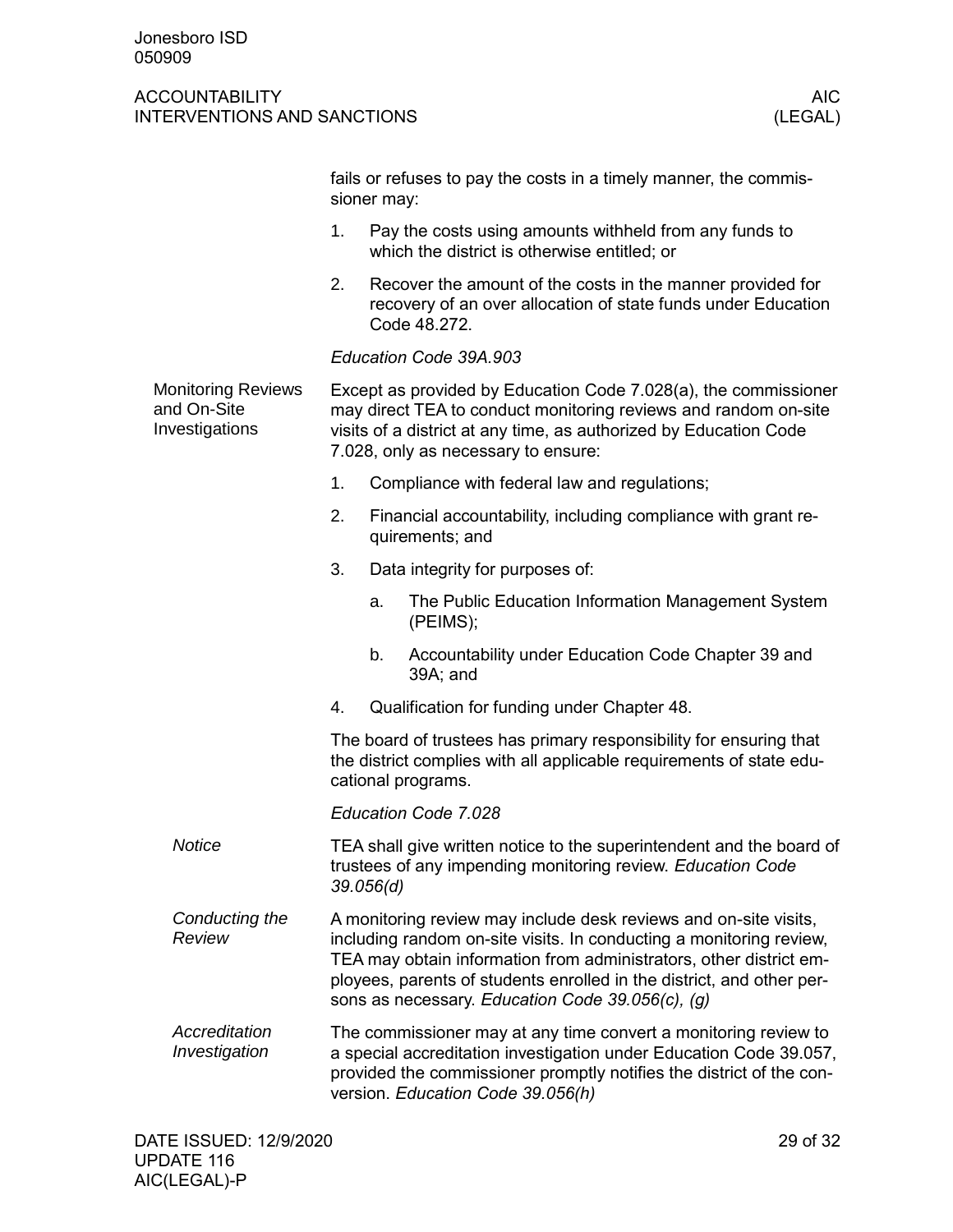<span id="page-29-3"></span><span id="page-29-2"></span><span id="page-29-1"></span><span id="page-29-0"></span>

| <i><b>Improvements</b></i>                                    | TEA shall report in writing to the superintendent and president of<br>the board and shall make recommendations concerning any nec-<br>essary improvements or sources of aid such as regional education<br>service centers. A district that takes action with regard to the rec-<br>ommendations provided by TEA shall make a reasonable effort to<br>seek assistance from a third party in developing an action plan to<br>improve district performance using improvement techniques that<br>are goal-oriented and research-based. Education Code 39.056(e)-<br>(f)                        |
|---------------------------------------------------------------|--------------------------------------------------------------------------------------------------------------------------------------------------------------------------------------------------------------------------------------------------------------------------------------------------------------------------------------------------------------------------------------------------------------------------------------------------------------------------------------------------------------------------------------------------------------------------------------------|
| Immunity from Civil<br>Liability                              | An employee, volunteer, or contractor acting on behalf of the com-<br>missioner, or a member of a board of managers appointed by the<br>commissioner, is immune from civil liability to the same extent as a<br>professional employee of a district under Education Code 22.051.<br>Education Code 39A.904                                                                                                                                                                                                                                                                                 |
| <b>Campus Name</b><br>Change                                  | In reconstituting, repurposing, or imposing any other intervention or<br>sanction on a campus, the commissioner may not require that the<br>name of the campus be changed. Education Code 39A.905                                                                                                                                                                                                                                                                                                                                                                                          |
| Transitional<br>Interventions and<br><b>Sanctions</b>         | For a campus that received an unacceptable performance rating<br>for the 2013–14, 2014–15, and 2015–16 school years, the commis-<br>sioner may apply the interventions and sanctions authorized by<br>Chapter 39 as that chapter existed on January 1, 2015, to the cam-<br>pus.                                                                                                                                                                                                                                                                                                           |
|                                                               | If a campus receives an unacceptable performance rating for the<br>2016–17 and 2017–18 school years, the commissioner shall apply<br>the interventions and sanctions authorized when a campus has an<br>unacceptable performance rating for three consecutive school<br>years under current law.                                                                                                                                                                                                                                                                                           |
|                                                               | For a campus that received an acceptable performance rating for<br>the 2013-14 school year and an unacceptable performance rating<br>for the 2014-15 and 2015-16 school years, the commissioner shall<br>apply interventions and sanctions in current law to the campus. If<br>the campus receives an unacceptable performance rating for the<br>2016–17, 2017–18, and 2018–19 school years, the commissioner<br>shall apply the interventions and sanctions authorized when a cam-<br>pus has an unacceptable performance rating for three consecutive<br>school years under current law. |
|                                                               | These transition provisions expire September 1, 2020.                                                                                                                                                                                                                                                                                                                                                                                                                                                                                                                                      |
|                                                               | Education Code 39A.906                                                                                                                                                                                                                                                                                                                                                                                                                                                                                                                                                                     |
| Special Program<br>Performance:<br><b>Intervention Stages</b> | The commissioner shall assign a district to an intervention stage<br>based on performance levels under 19 Administrative Code<br>97.1005 (Results Driven Accountability) [see AIB] according to the<br>criteria and requirements in 19 Administrative Code 97.1071.                                                                                                                                                                                                                                                                                                                        |
| DATE ISSUED: 12/9/2020                                        | 30 of 32                                                                                                                                                                                                                                                                                                                                                                                                                                                                                                                                                                                   |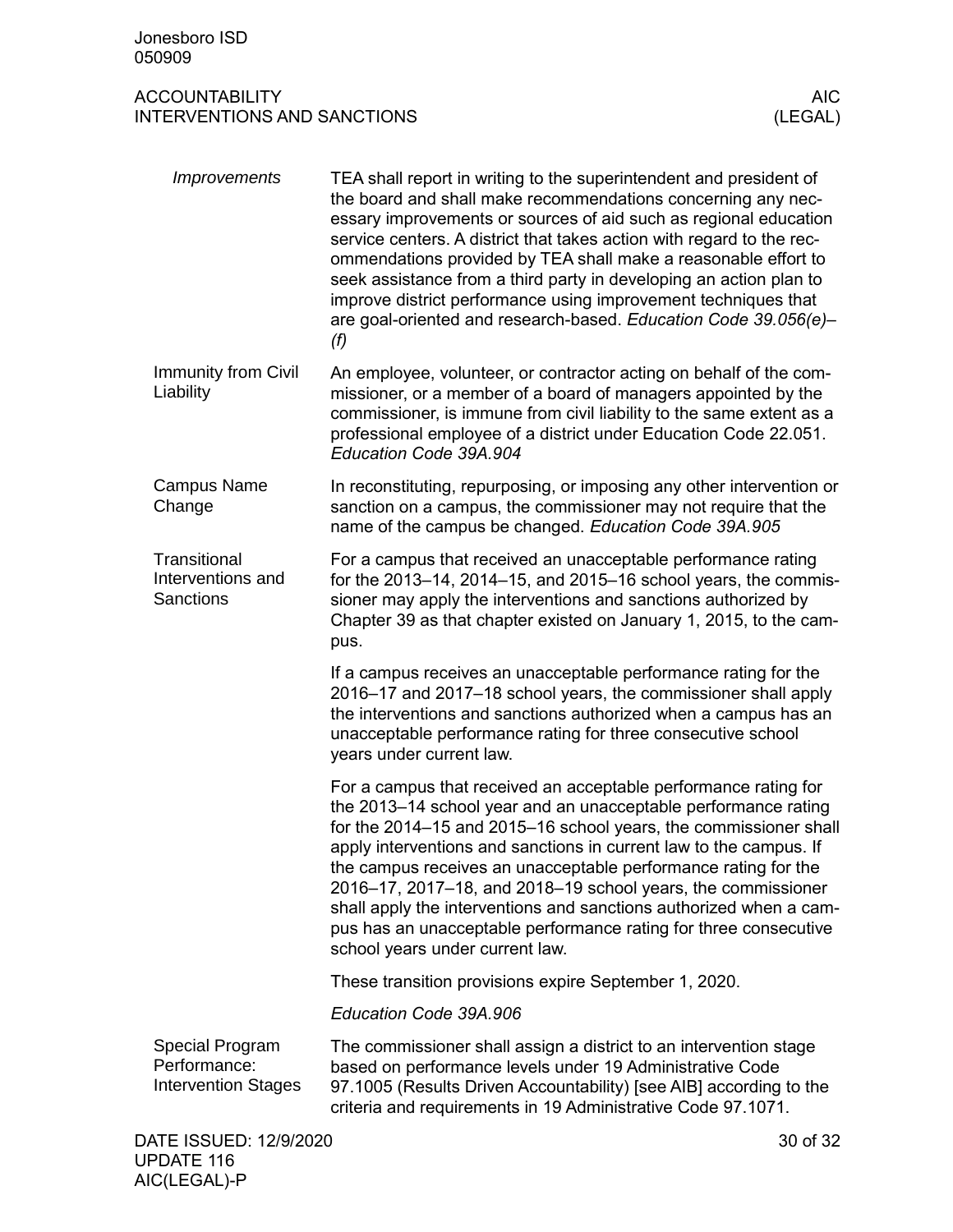<span id="page-30-1"></span><span id="page-30-0"></span>

|                                        | chapter EE.                                                                                                                                                                                                                                                                                                                                                                                                                                                                                                                                                                                                                                                                                                                                  | Intervention actions taken under this section are intended to assist<br>the district in raising its performance and/or achieving compliance<br>under 19 Administrative Code 97.1005 and do not preclude or sub-<br>stitute for a sanction under another provision of Chapter 97, Sub-                    |  |  |  |
|----------------------------------------|----------------------------------------------------------------------------------------------------------------------------------------------------------------------------------------------------------------------------------------------------------------------------------------------------------------------------------------------------------------------------------------------------------------------------------------------------------------------------------------------------------------------------------------------------------------------------------------------------------------------------------------------------------------------------------------------------------------------------------------------|----------------------------------------------------------------------------------------------------------------------------------------------------------------------------------------------------------------------------------------------------------------------------------------------------------|--|--|--|
|                                        | 19 TAC 97.1071                                                                                                                                                                                                                                                                                                                                                                                                                                                                                                                                                                                                                                                                                                                               |                                                                                                                                                                                                                                                                                                          |  |  |  |
| <b>Intervention Pause</b>              | Except as otherwise provided by 19 Administrative Code 97.1062<br>and unless extended by the commissioner, TEA will cease to en-<br>force the interventions under Education Code 39A.101-39A.111 un-<br>til conclusion of the second consecutive school year of operation<br>under:                                                                                                                                                                                                                                                                                                                                                                                                                                                          |                                                                                                                                                                                                                                                                                                          |  |  |  |
|                                        | 1.                                                                                                                                                                                                                                                                                                                                                                                                                                                                                                                                                                                                                                                                                                                                           | A partnership as defined by 19 Administrative Code<br>97.1077(a)(2), (b), or (c) of this title [see ELA]; or                                                                                                                                                                                             |  |  |  |
|                                        | 2.                                                                                                                                                                                                                                                                                                                                                                                                                                                                                                                                                                                                                                                                                                                                           | Designation as a mathematics innovation zone under Educa-<br>tion Code 28.020 and applicable rules.                                                                                                                                                                                                      |  |  |  |
|                                        | Any intervention or sanction not covered by the provision above<br>shall continue.                                                                                                                                                                                                                                                                                                                                                                                                                                                                                                                                                                                                                                                           |                                                                                                                                                                                                                                                                                                          |  |  |  |
|                                        | If a campus ceases to qualify for the intervention pause at any<br>point during a school year, TEA will resume previously ordered in-<br>terventions and sanctions, order interventions and sanctions based<br>on the rating from that school year, and count that rating for pur-<br>poses of consecutive years of performance.                                                                                                                                                                                                                                                                                                                                                                                                             |                                                                                                                                                                                                                                                                                                          |  |  |  |
|                                        | 19 TAC 97.1062                                                                                                                                                                                                                                                                                                                                                                                                                                                                                                                                                                                                                                                                                                                               |                                                                                                                                                                                                                                                                                                          |  |  |  |
| <b>Failure to Submit</b><br><b>EOP</b> | If TEA receives notice from the Texas School Safety Center of a<br>district's failure to submit a multihazard emergency operations plan<br>[see CKC], the commissioner may appoint a conservator for the<br>district under Education Code Chapter 39A. The conservator may<br>order the district to adopt, implement, and submit a multihazard<br>emergency operations plan. If a district fails to comply with a con-<br>servator's order to adopt, implement, and submit a multihazard<br>emergency operations plan within the time frame imposed by the<br>commissioner, the commissioner may appoint a board of managers<br>under Education Code Chapter 39A to oversee the operations of<br>the district. Education Code 37.1082(a)-(b) |                                                                                                                                                                                                                                                                                                          |  |  |  |
|                                        | Note:                                                                                                                                                                                                                                                                                                                                                                                                                                                                                                                                                                                                                                                                                                                                        | The following provisions apply to a district with a central<br>administrative office that is located in a county with a<br>population of more than two million and that has a stu-<br>dent enrollment that is more than 125,000 and less than<br>200,000, and that is operating under a turnaround plan. |  |  |  |